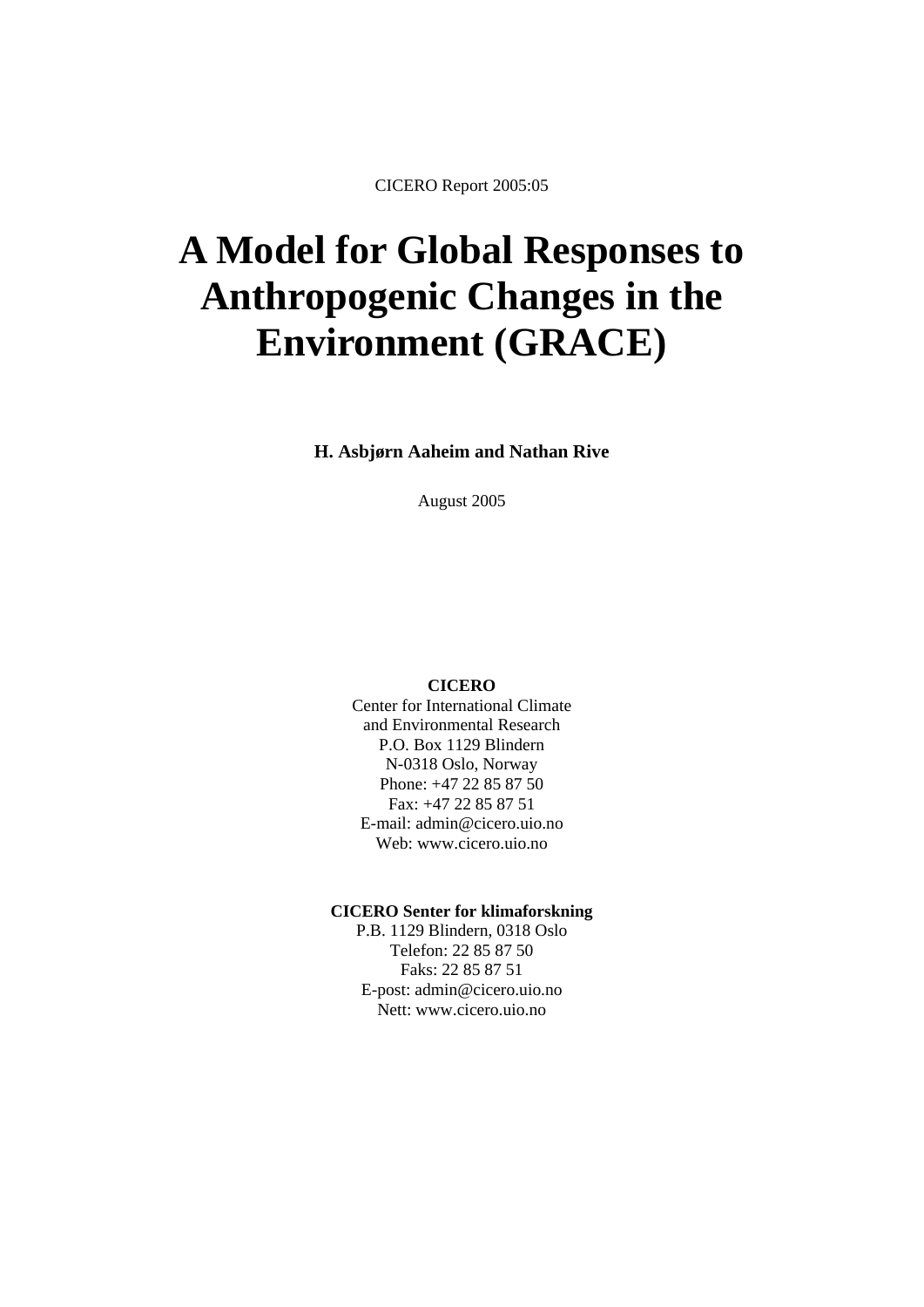| Tittel: A Model for Global Responses to                 | Title: A Model for Global Responses to                  |  |
|---------------------------------------------------------|---------------------------------------------------------|--|
| Anthropogenic Changes in the Environment (GRACE)        | Anthropogenic Changes in the Environment (GRACE)        |  |
| Forfatter(e): H. Asbjørn Aaheim og Nathan Rive          | <b>Author(s):</b> H. Asbjørn Aaheim and Nathan Rive     |  |
| CICERO Report 2005:05                                   | CICERO Report 2005:05                                   |  |
| 19 sider                                                | 19 pages                                                |  |
| Finansieringskilde: Norges forskningsråd                | Financed by: The Research Council of Norway             |  |
| <b>Prosjekt:</b> Climate change and associated trade    | Prosjekt: Climate change and associated trade           |  |
| patterns: Impacts for the Norwegian economy             | patterns: Impacts for the Norwegian economy             |  |
| (CATRINE)                                               | (CATRINE)                                               |  |
| Prosjektleder: H. Asbjørn Aaheim                        | Prosjektleder: H. Asbjørn Aaheim                        |  |
| Kvalitetsansvarlig: Gunnar Eskeland                     | <b>Quality manager: Gunnar Eskeland</b>                 |  |
| Nøkkelord: Computable general equilibrium models,       | <b>Keywords:</b> Computable general equilibrium models, |  |
| Integrated models                                       | Integrated models                                       |  |
| Sammendrag:.                                            | Abstract:                                               |  |
| GRACE-modellen er en økonomisk likevektsmodell          | The GRACE model is a multi-sector, multi-regional,      |  |
| for hele verden med mange verdensregioner og mange      | recursive dynamic computable general equilibrium        |  |
| økonomiske sektorer. Modellen er statisk, men med       | model. It was developed for long-term economic          |  |
| flere perioder. Den er utviklet for analyse av          | analysis of climate change impacts and greenhouse gas   |  |
| langsiktige økonomiske analyser av virkninger av        | abatement policy. The purpose of this report is to      |  |
| klimaendringer og klimapolitikk. Denne rapporten        | provide a description of the model and make available   |  |
| beskriver modellstruktur og gir en detaljert            | the model equations and structure. This will help in    |  |
| presentasjon av relasjonene i modellen. Siktemålet er å | understanding and critically examining the results      |  |
| gi en forståelse av hvordan modellen fungerer og        | obtained using GRACE.                                   |  |

| <b>Språk:</b> Engelsk                   | <b>Language of report:</b> English           |
|-----------------------------------------|----------------------------------------------|
| Rapporten kan bestilles fra:            | The report may be ordered from:              |
| <b>CICERO</b> Senter for klimaforskning | CICERO (Center for International Climate and |
| P.B. 1129 Blindern                      | Environmental Research – Oslo)               |
| 0318 Oslo                               | PO Box 1129 Blindern                         |
|                                         | 0318 Oslo, NORWAY                            |
| Eller lastes ned fra:                   | Or be downloaded from:                       |
| http://www.cicero.uio.no                | http://www.cicero.uio.no                     |

danne en plattform for kritisk gjennomgang av

resultater fra GRACE-modellen.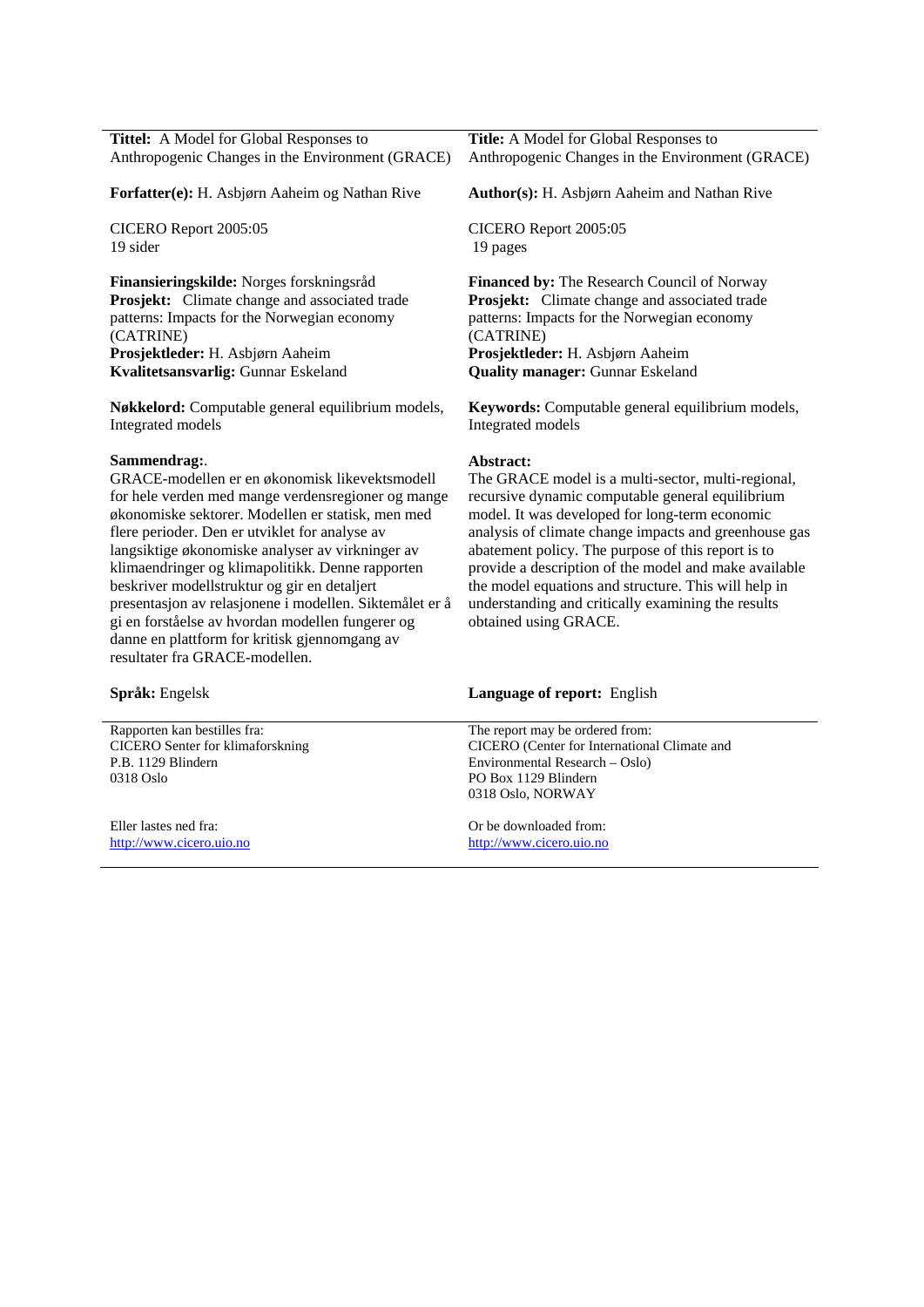# **Contents**

| 2 <sup>1</sup> |     |  |
|----------------|-----|--|
| $\mathcal{E}$  |     |  |
| $\overline{4}$ |     |  |
|                | 4.1 |  |
|                | 4.2 |  |
|                | 4.3 |  |
|                | 44  |  |
| 5 <sup>5</sup> |     |  |
| 6              |     |  |
|                |     |  |

# **Acknowledgements**

The development of the GRACE model was financed by the Norwegian Research Council though the CICERO project titled "Climate change and associated trade patterns: Impacts for the Norwegian economy (CATRINE)". The model was programmed and tested by Nathan Rive and H. Asbjørn Aaheim. The authors are grateful for advice from Steffen Kalbekken at CICERO and Robert McDougall at GTAP.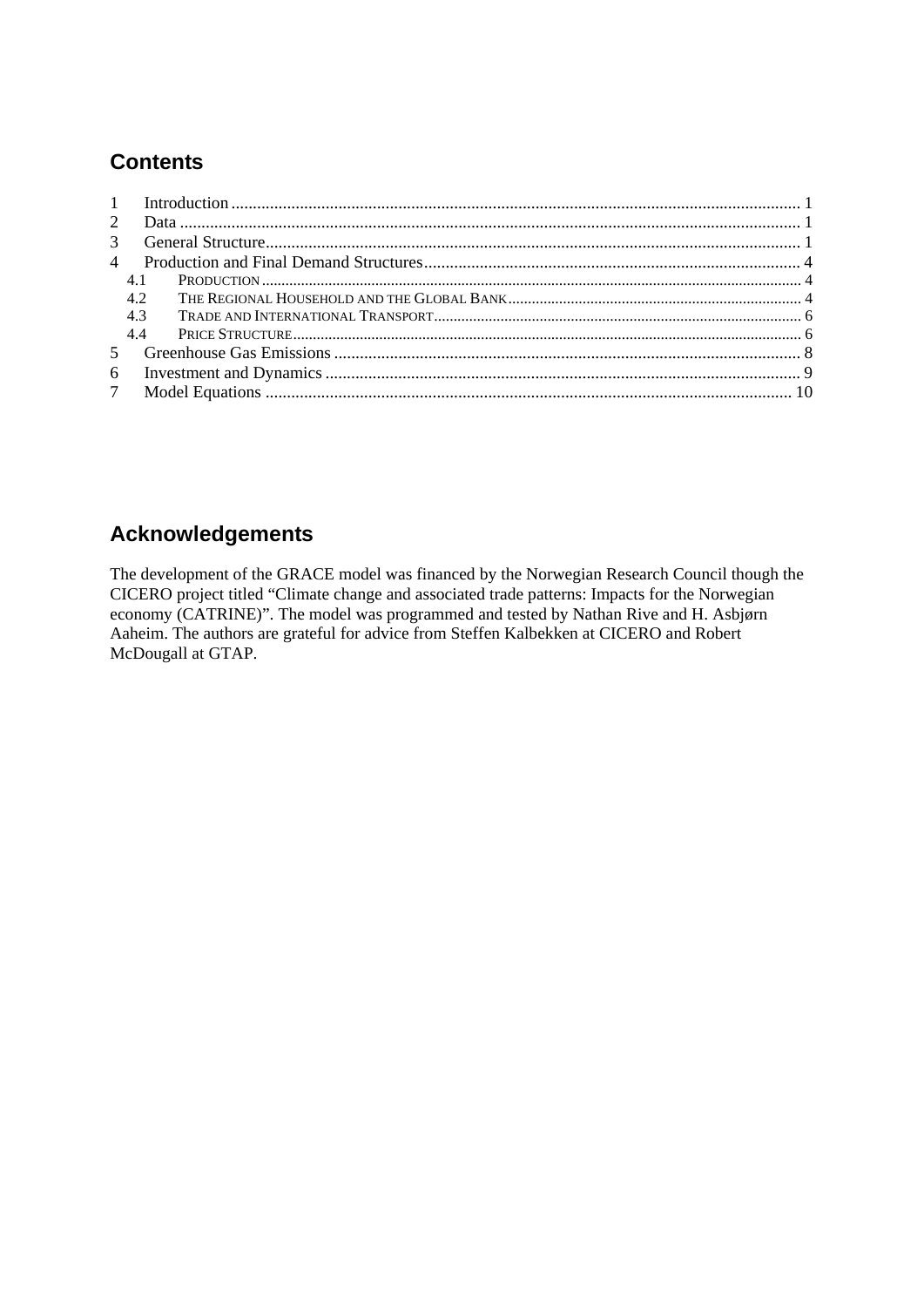### <span id="page-3-0"></span>**1 Introduction**

The model for Global Responses to Anthropogenic Change in the Environment (GRACE) is a multi-sector, multi-regional, recursively dynamic global computable general equilibrium model (CGE) written in GAMS. It was developed for long-term economic analysis of climate change impacts and greenhouse gas abatement policy. The model allows for additional modules for analysis, including emissions permit trading and climate impacts on the forestry sector. Coupled with an atmospheric model, the model can also be used for integrated assessment modeling of the climate and economy. This note presents only the core model. A forestry module for GRACE is presented in Rive, Aaheim and Hauge (2005) and documentation of an atmospheric model that can be linked to GRACE is given in Fuglestvedt and Berntsen (1999).

Section 2 describes our data sources. Section 3 describes the general structure and flows within the model. Section 4 describes the final demand and production structures in the model, the treatment of income and trade, and the price structure. Section 5 outlines the greenhouse gas emissions inclusion, and Section 6 describes the dynamics of the model, and treatment of investments. The model equations are listed in Section 7.

# **2 Data**

The GRACE employs the Global Trade Analysis Project (GTAP) database. The database contains "bilateral trade, transport, and protection data characterizing economic linkages among regions, together with individual-country input-output data bases that account for intersectoral linkages within each region" (Hertel, 1997: p.4). Version 5.4 of the data base (Dimaranan and McDougall, 2002) consists of data for 57 sectors and 78 regions. The original data base is converted into a GAMS readable format using the GTAPinGAMS conversion tool (Rutherford and Paltsev, 2000). These data are then aggregated in order to create a full social accounting matrix (SAM) for each region. A SAM is a general and consistent macroeconomic accounting framework, based on UN's System for National Accounts. In GRACE, the global SAM consists of input-output matrices for each region (inputs of primary factors to sectors, and output to consumption and investment), and with trade between the regions. Adjustments are made to the GTAP database to ensure that the investments in the base year are made consistent with the growth assumptions applied in the model runs. These adjustments, to the initial capital stock and investments, are described in Section 6.

GRACE uses greenhouse gas emissions data from the GTAP/EPA project "Towards An Integrated Data Base for Assessing the Potential for Greenhouse Gas Mitigation" (Lee 2002). The database provides CO2 emissions from intermediate use of each of the six GTAP energy commodities, in each of the 57 GTAP regions and 66 sectors, with differentiation for either domestic or imported energy sources (a 6\*57\*66\*2 matrix). The database also provides emissions for energy use in the household sector (a  $6*57*2$  matrix).

# **3 General Structure**

The GRACE model is constructed and calibrated around the GTAP v5.4 database. Its general structure is based on a number of other models, with some adjustments. The production and final demand structure is based on the GTAP-E model by Rutherford and Paltsev (2000). The dynamics and treatment of investments were developed from the GTAP-Dyn (Ianchovichina and McDougall, 2000) model.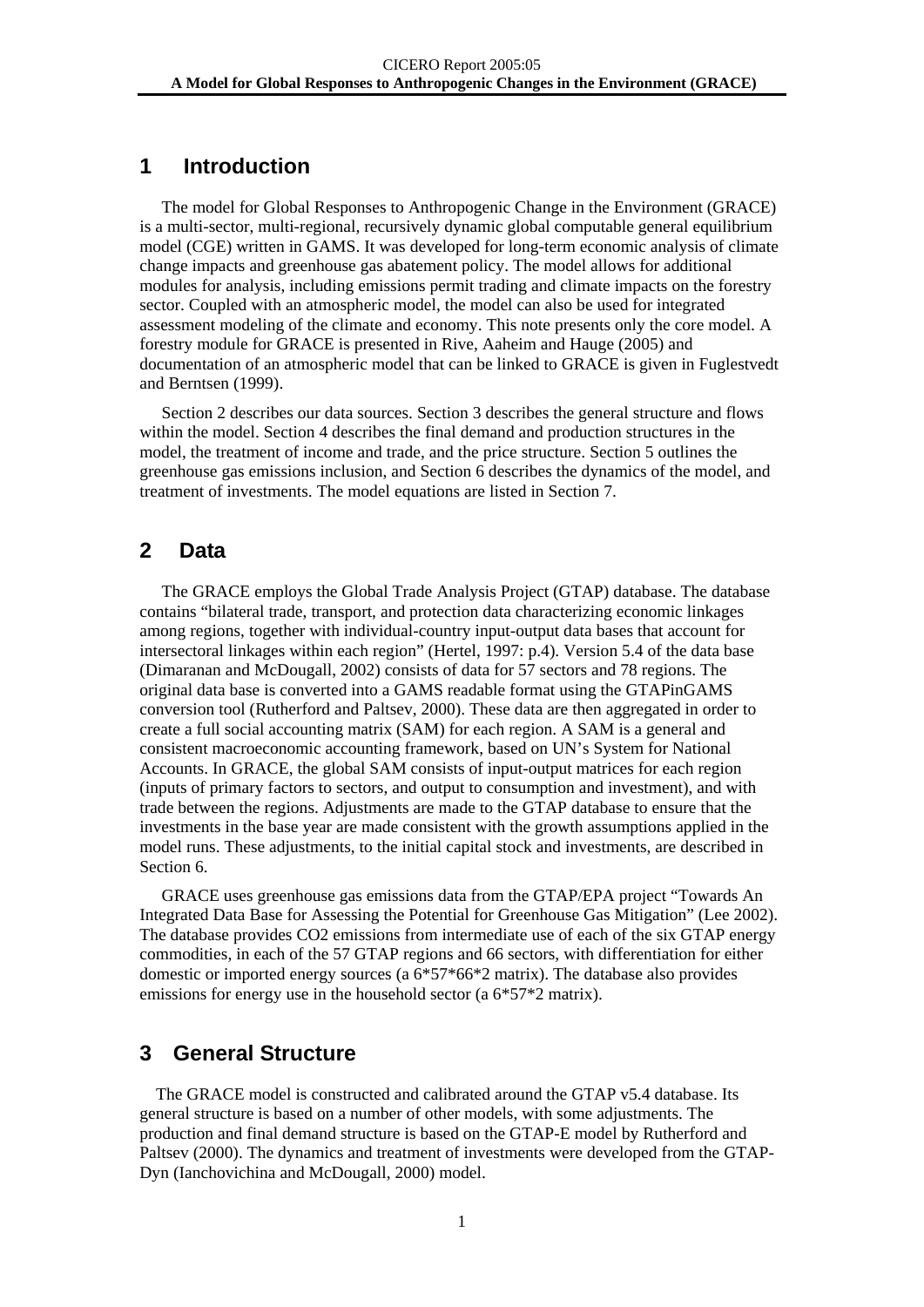The GRACE model consists of five main elements: Production, an Armington aggregation of domestic goods and imports, a Regional Household, a Global Bank and a Global Trust. The flow of payments in the model is shown in Figure 1. Production is contingent on the availability of initial endowments, labor, capital and natural resources in each region. All endowments are fully employed at each point in time and allocated to the production sectors according to the global demand for cross deliveries from production sectors and from the final demand sectors. Each region demands a domestic and an imported share of each good (Armington good). The total demand for a good from one region is the domestic demand plus the sum of demand for imports from that region in all the other regions, and contributions to the international transport sector. All regions therefore produce according to their comparative advantage. Regions contribute savings to a global bank at a fixed savings rate to satisfy the exogenous assumptions of capital stock growth. The resulting amount of available capital is allocated to regions at the rate of return. Returns to capital are allocated to regions based on their historical investments.

In the basic GRACE model, there are nine regions (**r**, or **rr**), eleven production sectors (**i**, or **ii**), three final demand sectors (**j**), and three primary factors (**f**) (see Table 1). Production in each sector takes place using input from the primary factors; capital (**K(i,r)**), nature (**N(i,r)**), and labor  $(L(i,r))$  and from other sectors  $(IO(ii,i,r))$ <sup>[1](#page-4-0)</sup>. Output from each sector  $(XD(i,r))$  can be sold domestically (**XDD(i,r)**) or exported (**EX(i,r)**). The model allows some flexibility with regards to sector inclusion and aggregation. Due to the structure of production, however, certain sectors must be present on their own for the model to work. These are the final energy sectors: refined oil, electricity, gas, and coal. The GTAP database includes five factors of production, which are aggregated into the three primary factors in the GRACE model. In GRACE, there is full flexibility with regards to regional aggregation. In each region, domestically produced (**XDD(i,r)**) and imported goods (**IM(i,r)**) are differentiable, and aggregated into an Armington composite good (**X(i,r)**), which in turn is demanded by both the production and final demand sectors. A fixed factor markup for international transport is added to each traded commodity.

Each region includes a Regional Household, which is endowed with nature (**RTOT(r)**) and labor resources (**LTOT(r)**), and a capital stock (**VKB(r)**). Tax and factor income for each region, including returns to capital (**CAP(r)**), accrues to the Regional Household. This regional income (**REGINC(r)**) is distributed to the Public (**INC('PUB',r)**) and Private (**INC('PRI',r)**) final demand sectors and savings (**REGSAVE(r)**). The Final Demand sectors demand goods from the production sectors (**FD(i,j,r)**). All regional savings are sent to a Global Bank, which distributes funds to regional Investment sectors (**INC('INV',r)**) towards increasing the capital stock in each region. The end of period capital stock (**VKE(r)**), net of any depreciation (**CAPDEP(r)**) is carried forward to the next period. Given that capital ownership is independent of location (e.g. a region may have investments abroad), a Global Trust is used to track the investments of each region over time. This ensures that the returns to investments are sent to the originating Regional Household.

1

<span id="page-4-0"></span> $<sup>1</sup>$  As in the actual model code, abbreviations of each flow listed here may be indexed by region, sector,</sup> final demand, or factor. For example, production **XD(i,r)** represents domestic production of sector **i** in region **r**. Demand **IO(ii,i,r)** represents intermediate demand of good produced by **ii** in sector **i** in region **r**.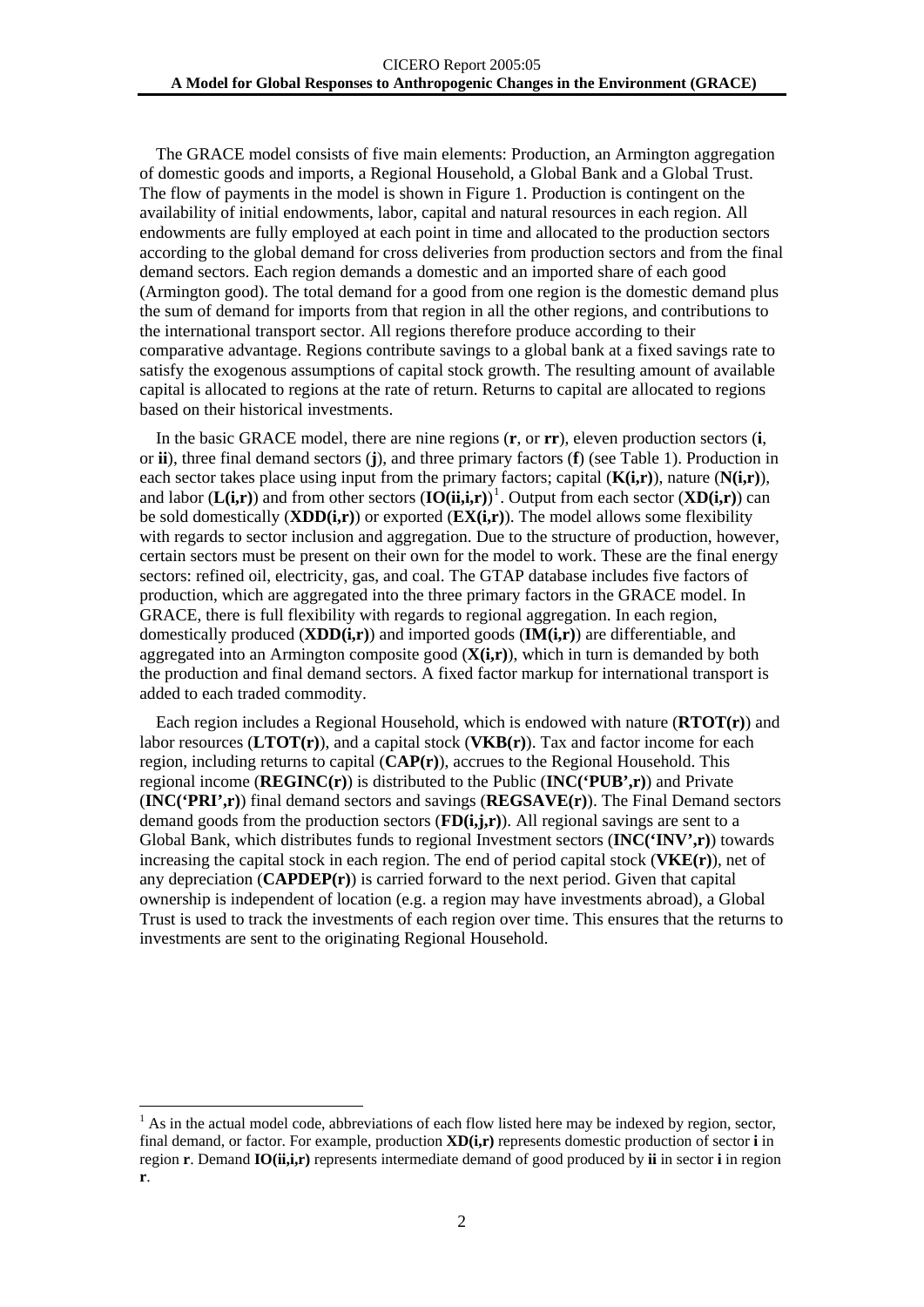| <b>Regions</b>                  | <b>Production Sectors</b> | <b>Final Demand</b><br><b>Sectors</b> | <b>Factors of</b><br><b>Production</b> |
|---------------------------------|---------------------------|---------------------------------------|----------------------------------------|
| China (CHN)                     | Agriculture (AGR)         | Private (PRI)                         | Capital (CAP)                          |
| India (IND)                     | Forestry (FRS)            | Public (PUB)                          | Nature (RES)                           |
| Rest of Asia (ROA)              | Paper and Pulp Products   | Investment (INV)                      | Labor (LAB)                            |
| European Union 25 (EU)          | (PPP)                     |                                       |                                        |
| Rest of EFTA (NO)               | Lumber (LUM)              |                                       |                                        |
| North American Free             | Coal (COL)                |                                       |                                        |
| Trade Region (NAFTA)            | Electricity (ELC)         |                                       |                                        |
| Central and South America       | Gas (GAS)                 |                                       |                                        |
| (LAM)                           | Refined Oil (REF)         |                                       |                                        |
| <b>Russian Federation (RUS)</b> | Crude Oil (CRU)           |                                       |                                        |
| Rest of World (RUS)             | Services (SER)            |                                       |                                        |
|                                 | Other products (PRO)      |                                       |                                        |

**Table 1**: GRACE regions and sectors aggregated from the GTAP database, and their abbreviations



**Figure 1:** Flow of payments in the GRACE model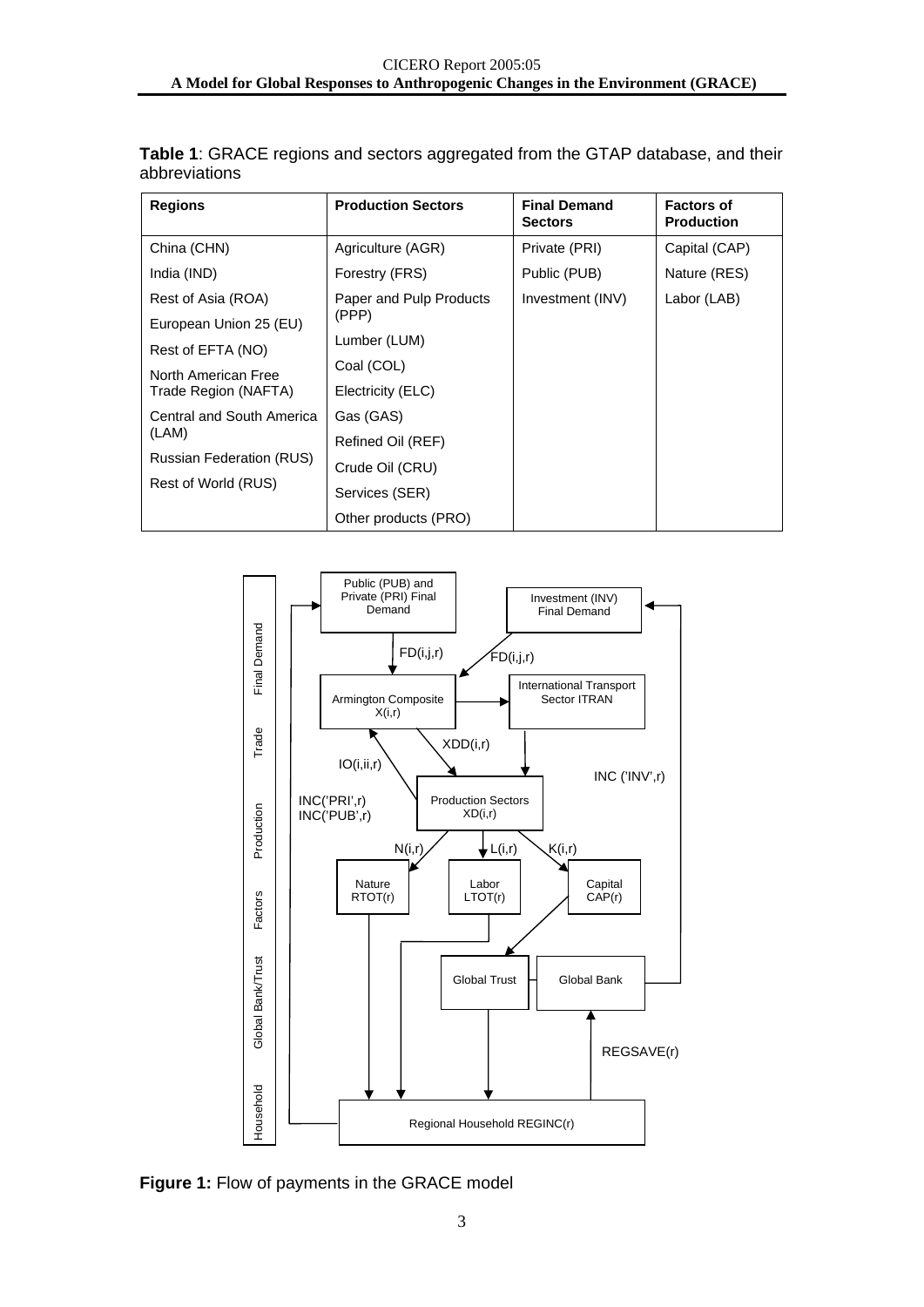# <span id="page-6-0"></span>**4 Production and Final Demand Structures**

### *4.1 Production*

Each production sector demands factor inputs (**K(i,r)**,**L(i,r)**, and **N(i,r)**) and intermediate goods (**IO(ii,i,r)**) from other sectors. The demand structure is a nested constant elasticity of substitution (CES) tree illustrated in Figure 2. The substitution elasticities at each nest are defined in the Figure, prefixed 'RX'. Sector abbreviations are found in Table 1. At the top level of the demand structure, substitution is made between Reserve (**XR(i,r)**) and Intermediate (**XI(i,r)**) aggregate goods. The Reserve aggregate is made up of demand for capital and nature, while the Intermediate aggregate is made up of labor and the Commodities aggregate (**XC(i,r)**). The Commodities aggregate nest requires fixed shares (i.e. Leontief technology) of the Goods (**XG(i,r)**) and Energy (**XU(i,r)**) aggregates. The Materials (**XM(i,r)**) aggregate nest requires fixed shares of the non-energy, non-service sectors. At the top level of the Energy aggregate, the substitution is made between refined oil (**IO('REF',i,r)**) (mobile energy source) and the Non-Oil (**XA(i,r)**) aggregate (stationary energy sources). Within the Non-Oil aggregate, substitution is made between electricity (**IO('ELC',i,r)**) and the Non-Electric aggregate (**XF(i,r)**).



**Figure 2:** GRACE Production demand tree

# *4.2 The Regional Household and the Global Bank*

As in GTAP, GRACE includes a Regional Household to which tax revenue and factor income accrues (**REGINC(r)**). In addition, there exist three final demand sectors: Private, Public, and Investment (see Figure 3). Income to the Private (**INC('PRI',r)**) and Public (**INC('PRI',r)**) sectors is provided by the Regional Household at fixed shares, calibrated in the base year. The Investment sector is funded through a Global Bank. Regional Households contribute to the Global Bank (**REGSAVE(r)**) at a fixed savings rate. The Global Bank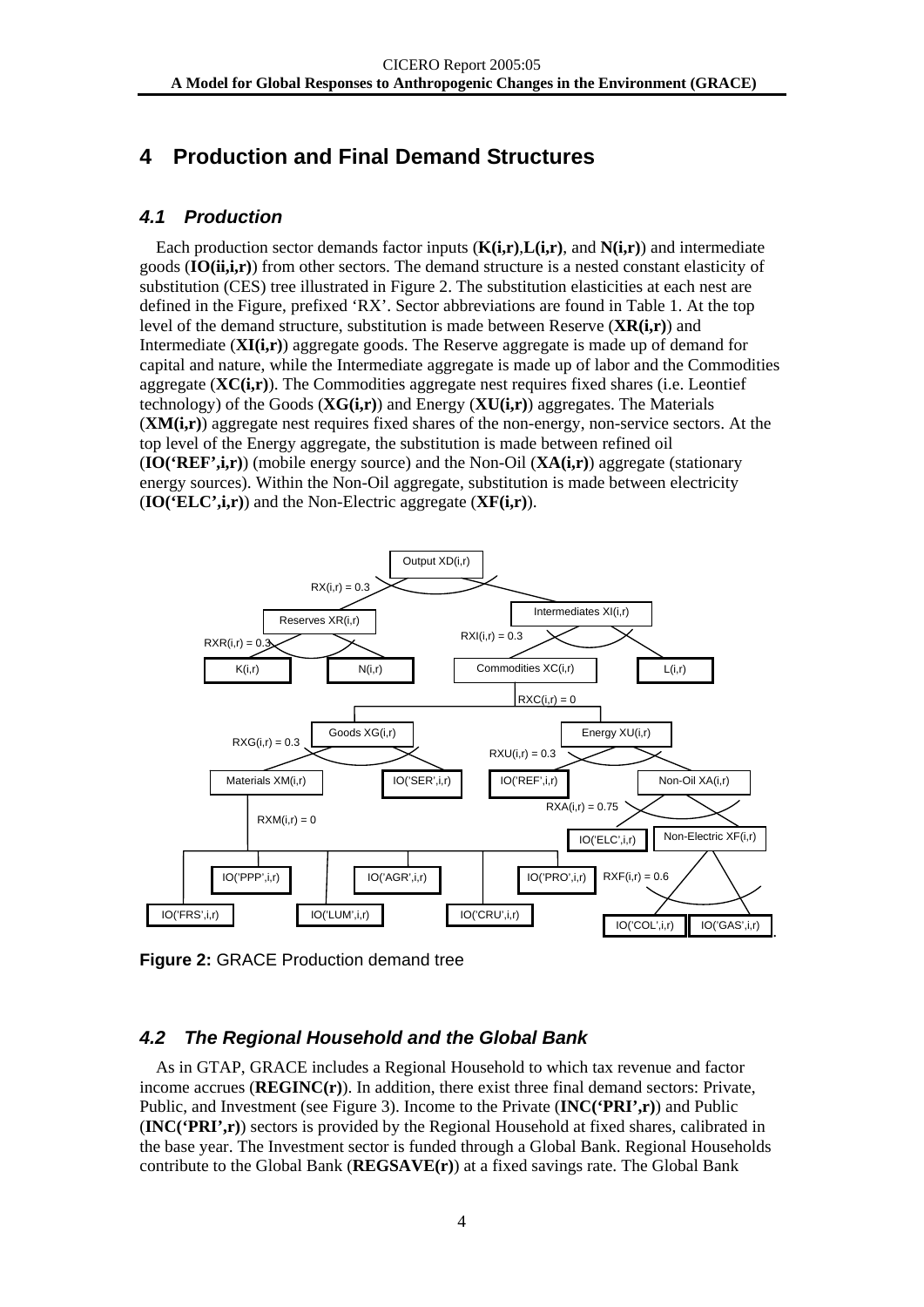distributes this income back to the individual Investment sectors (**INC('INV',r)**). Due to the fixed savings rate, we do not enforce a current account balance constraint.



**Figure 3:** The Regional Household and the Global Bank



**Figure 4:** GRACE Final Demand tree

All three Final Demand sectors demand goods from the Production sectors (**FD(i,j,r)**). The structure of this demand is illustrated in Figure 4. The substitution elasticities at each level are denoted with the parameter prefixed 'SI'. At the top level, the Final Demand substitutes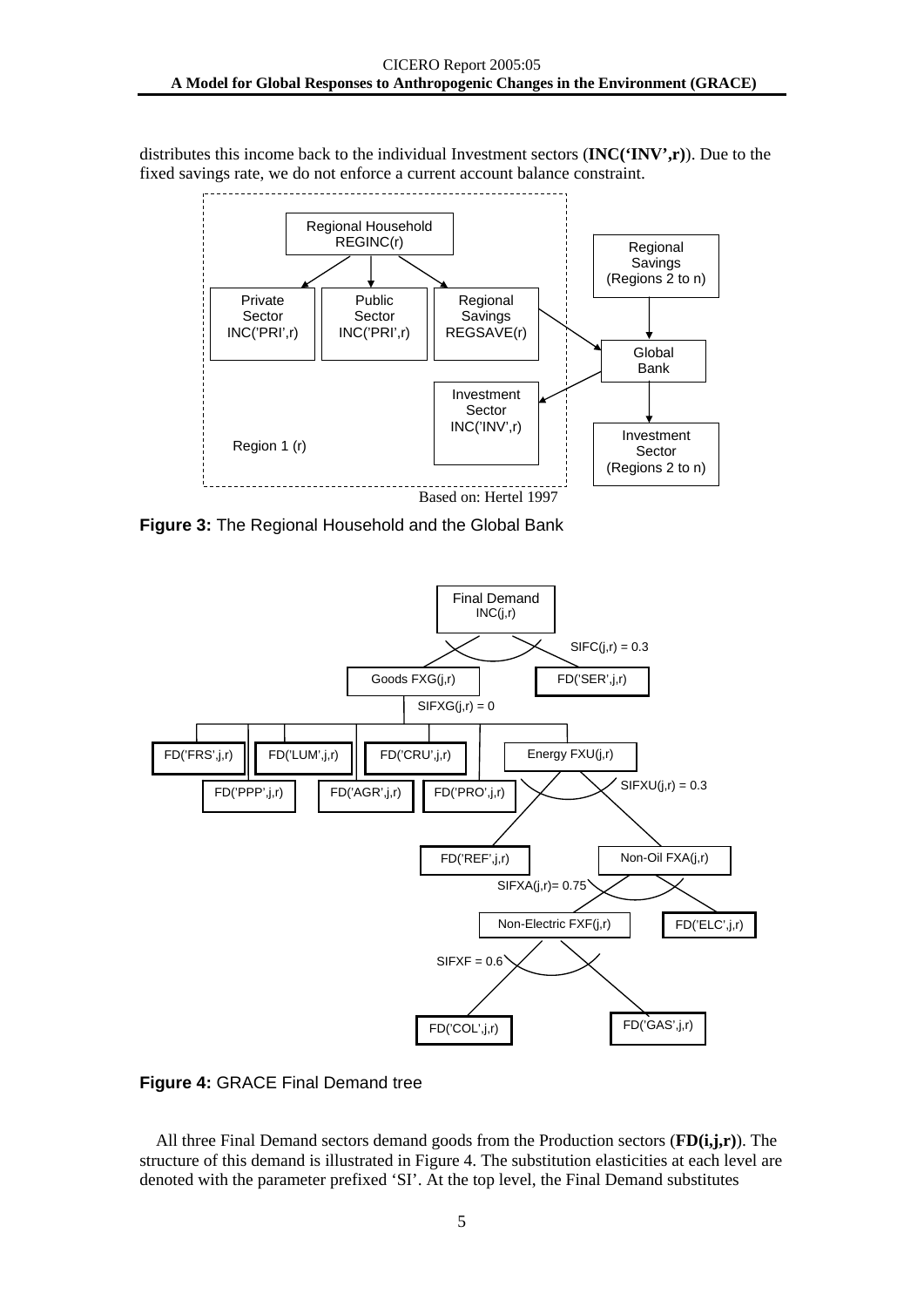<span id="page-8-0"></span>between the Goods aggregate (**FXG(j,r)**) and services. The Goods aggregate is made up of fixed share inputs (Leontief technology) of the Energy aggregate (**FXU(j,r)**) and the six remaining non-energy sectors. The Energy aggregate nest is constructed similarly to the Production demand structure in Figure 2. Final Demand agents must first substitute between mobile and stationary energy sources (refined oil vs. Non-Oil (**FXA(j,r)**), then electricity and Non-Electricity (**FXF(j,r)**) sources.

### *4.3 Trade and International Transport*

In GRACE, the regional economies are linked through bilateral trade flows. All goods can be traded internationally, with the exception of the primary factors. Rather than assuming that goods are exported to a global pool, trade occurs bilaterally between countries. Bilateral imports of the same good from different regions (**EXR(i,rr,r)**) are combined into an import aggregate (**IM(i,r)**). This is aggregated with domestically produced goods into a single 'Armington good' (**X(i,r)**) which is then demanded by the Production (as **IO(i,ii,r)**) and Final Demand (as **FD(i,j,r)**) sectors. Substitution between bilateral imports of the same good and between domestic and aggregate imports is modeled through a CES function (Figure 5). The substitution elasticities are denoted in the figure with prefix 'RI'. Exceptions to the listed substitution elasticities are made for the following sectors: (a) REF (RIM = 6), (b) ELC (RIM  $= 0.5$ ; RIMR  $= 0.3$ ), and (c) GAS and COL (RIMR  $= 4$ ).



#### **Figure 5:** Bilateral imports and the Armington aggregate

When a good is traded, a price premium is paid by the importing country to the international transport sector. This price premium is determined by a fixed transport factor (**dTRANS(i,r,rr)**) derived from the base year data. The transport is provided by a Cobb-Douglas composite of the service good from the individual regions.

#### *4.4 Price Structure*

For simplicity, we have until now avoided discussion of prices in the economy. The pricing structure in GRACE is identical to that in the GTAP model (Hertel, 1997). In a CGE framework, there are no commodity unit "prices" as they are understood in the real world. The GTAP database provides only total values (price times quantity) of the good and payment flows in the economy. We are thus free to choose any representative price to use in the model, which is then associated with the quantity level found in the equilibrium database. We typically choose a market price of  $P(i,r) = 1$  at equilibrium for all Armington composite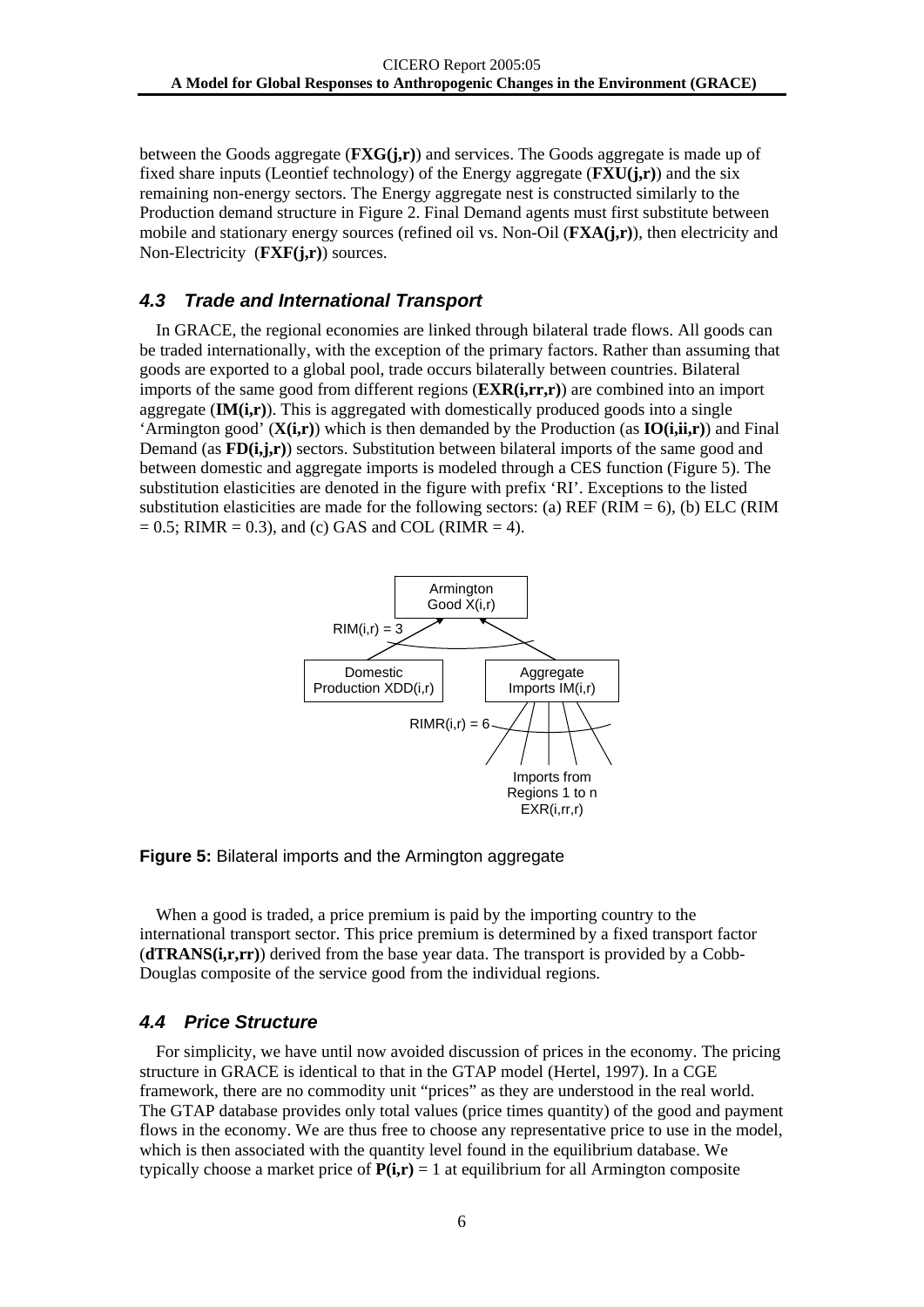goods (**X(i,r)**) in all regions. However, the actual price of each good faced by each agent in the economy will differ from this market price due to 'price wedges'. Within each region, these price wedges are brought about by taxes (or subsidies), which either raise (or lower) the price faced by each agent relative to the market price of 1. Figure 6 illustrates the price differentiation between agents. A price wedge occurs between the seller's price (**AQP(i,r)**) and the market price (**PD(i,r)**) of domestic outputs, brought about by an output tax. There is a second price wedge between the agent's price of intermediate (**QP(i,ii,r)**) and final (**QPF(i,j,r)**) demand, as a result of consumption and intermediate taxes.



Based on: Hertel (1997)

**Figure 6:** Price structure within each region. Arrows denote payment flows.

In trade, price wedges are brought about by tariffs and transport margins (see Figure 7). Domestic market (**PD(i,r)**) and region-specific world prices of bilateral export goods (**PWEXR(i,r,rr)**) are differentiated through an export tax. This price is further differentiated into the world price of import (**PWIMR(i,r,rr)**) through a transport margin, and the market price of import (**PIMR(i,r,rr)**) through an import tariff.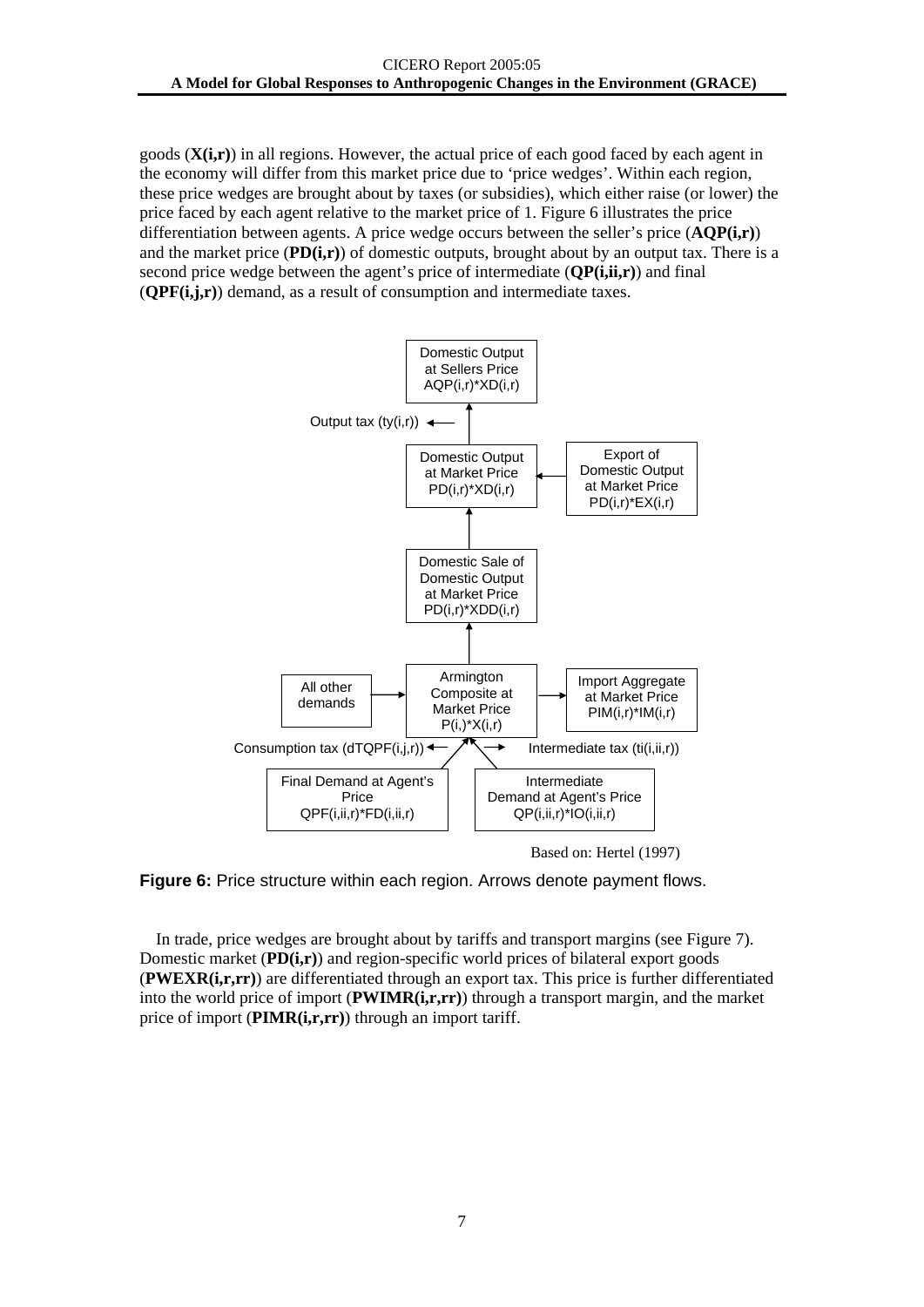<span id="page-10-0"></span>

**Figure 7:** Pricing structure in trade. Arrows denote payment flows.

# **5 Greenhouse Gas Emissions**

The GRACE model includes emissions of  $CO<sub>2</sub>$  from industrial and household sources. These emissions are relatively simple to model, as they are emitted at a roughly fixed rate of fossil fuel use. GRACE uses emissions data from the GTAP/EPA project "Towards An Integrated Data Base for Assessing the Potential for Greenhouse Gas Mitigation" (Lee 2002). The database provides  $CO<sub>2</sub>$  emissions from intermediate use of each of the six GTAP energy commodities, in each of the 57 GTAP regions and 66 sectors, with differentiation for either domestic or imported energy sources (a  $6*57*66*2$  matrix). The database also provides emissions for energy use in the household sector (a 6\*57\*2 matrix). In GRACE, the production sector emissions are aggregated to three energy sources (refined oil, gas, and coal), and the 9 regions and 11 sectors, with no differentiation for domestic or imported energy sources (a 3\*9\*11 matrix). For the final demand, we assume the same GTAP household emissions factors across Public, Private, and Investment sectors (a 3\*9 matrix). CO<sub>2</sub> emissions are then calculated from the fixed emissions factors from intermediate and final fossil fuel use. Over time these factors fall, under assumptions of autonomous technological improvement, independent of abatement policy.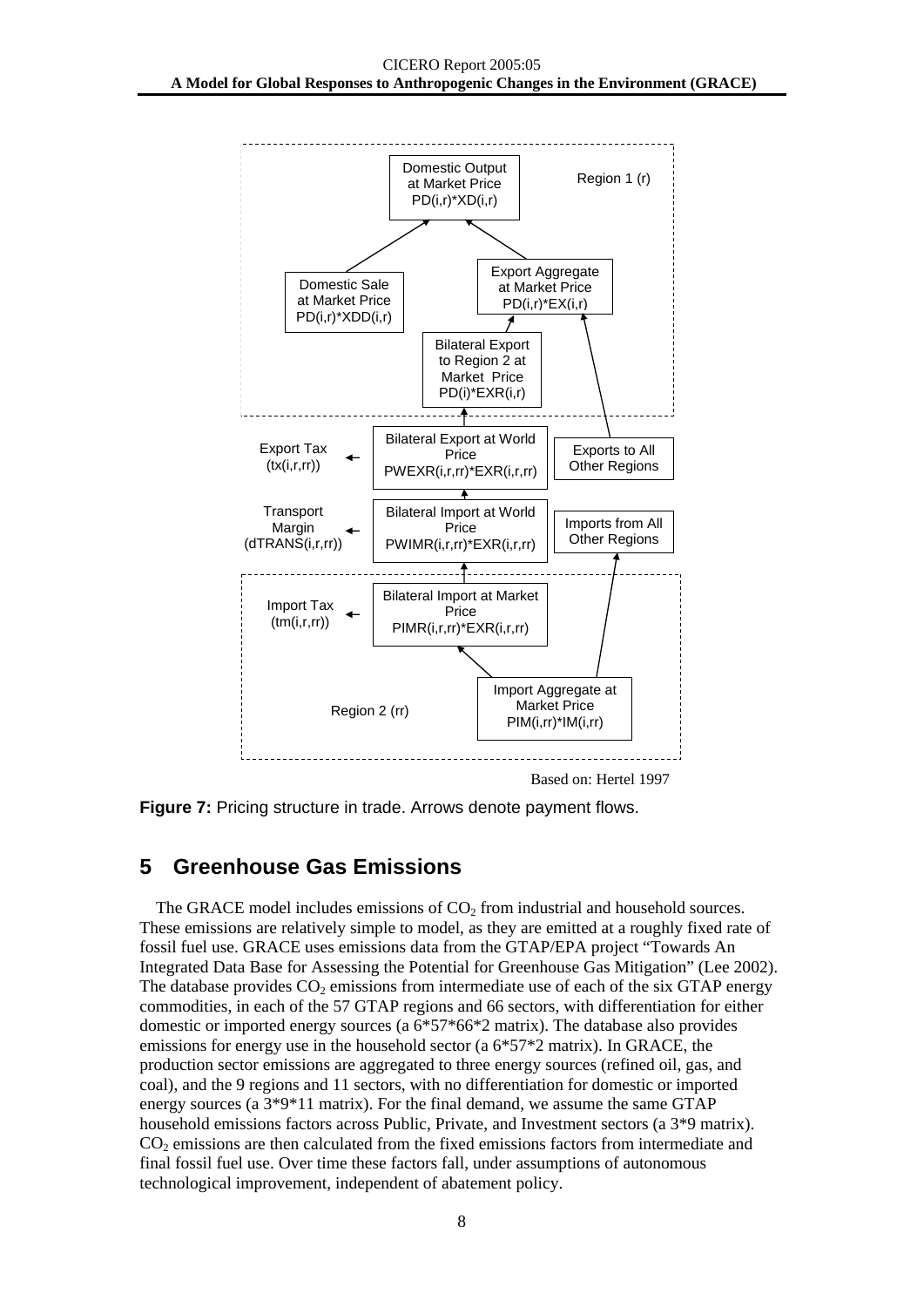# <span id="page-11-0"></span>**6 Investment and Dynamics**

The GRACE model is a recursive dynamic model, wherein multiple static equilibria are solved to model the development of the economy over time. Each static equilibrium represents a single time period, and is connected to the next by the growth in the capital stock. Each time period is solved independently and thus unlike intertemporal dynamic models, computation complexity does not increase when time periods are added. The model is typically run for twenty 5-year periods from its base year.

In the model, economic growth is driven by growth in the capital stock over time. The value of the capital stock at the end of each time period is given by the value of the stock at the beginning of the period (net of depreciation) plus the value of investments made. This end of period capital stock is then available at the beginning of the next time period.

Investments in each region are made by the Global Bank (see Section 4). We follow the investment theory of the GTAP-Dyn model, where investors seek to equalize expected rates of return (**RORE(r)**) across all regions. If an imbalance arises, and one region develops a higher expected rate of return than the others, investments will be shifted toward that region until the expected rate of return is again equalized. The expected rate of return in each period becomes the actual rate of return (**RORC(r)**) in the next period. In a recursive dynamic setup, investors are myopic, and do not account for future prices when making their investment decisions.

As expected, we find that the GTAP base year data does not conform to our investment theory. In reality, investment choices are affected by a multitude of factors, including risk aversion, information availability, and preferences. To correct for the discrepancy, we make an adjustment to the database initial capital stocks so that the expected rate of return is equalized across all regions – and conforms to our theory from the start. While such an adjustment may not be preferable, it is simple and acceptable when we are less concerned with the short-term. Possible alternative treatments are discussed by Ianchovichina and McDougall (2000).

In the basic version of GRACE, we assume an annual depreciation (**dDEP(r)**) rate of 4%, and an interest/discount rate (**dINTEREST(r)**) of 5%. The economic growth in each region is moderated through the use of an assumed 'normal' growth rate (**KHAT(r)**) for the capital stock – at which the rate of return does not fall. This, in effect, guides the investments to each region so that the capital stock (**VKB(r)**) (and economy) grows at the rate assumed by the growth scenario. We make a second adjustment to the base data, related to this assumed growth rate. The base year model will exhibit growth rates that differ from our assumed rates. We thus adjust the investments  $(\mathbf{INC}(\mathbf{`INV}',\mathbf{r}))$  in each region using an approach by Paltsev (1999), such that in the base year:

$$
INC('INV', r) = VKB(r) \times (KHAT(r) + dDEP(r))
$$
\n<sup>(1)</sup>

Returns to capital (i.e. income from investments) are distributed to the Regional Households by the Global Trust based on ownership, rather than the location of capital. This accounts for any regional investments that are made abroad. Income from capital in each region (**CAP(r)**) first accrues to the Global Trust at the global rate of return. This income is then distributed back to the Regional Households based on the cumulative value of each region's savings over time. The distribution of income from the Global Trust to the Regional Households is based on each region's share of the total global cumulative savings. These savings, like capital, depreciate over time.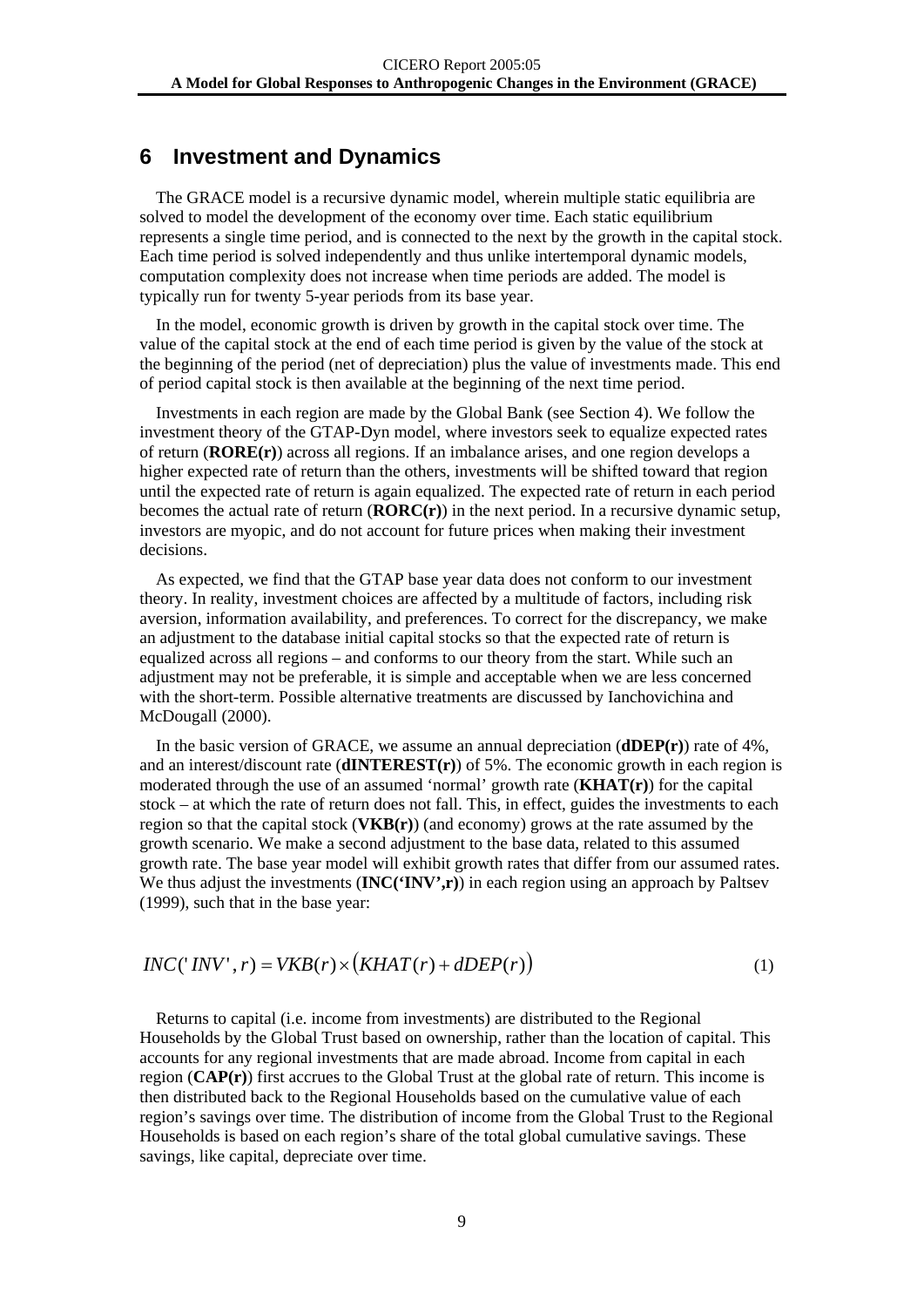<span id="page-12-0"></span>We must make an exception to this treatment, however, for the base year capital stock. In the GTAP database, the income from the capital stock in each region accrues only to its own Regional Household. Thus, the Households own the base year capital stock within their region, thereby violating our assumption that capital ownership is not location specific. As we wish for our first time period to replicate the base year data, we must account for this anomaly by assuming that (i) the base year capital stock is only owned by the region (i.e. Household) where it is located, and (ii) from only the second time period onwards is capital ownership not location-specific. This means that the Global Trust must track the depreciating value of the base year capital stock along with the value of the cumulative savings.

# **7 Model Equations**

*Variables*

| XD(i,r)  | Output in sector i in region r                 |
|----------|------------------------------------------------|
| AQP(i,r) | Agents price of output in sector i             |
| XR(i,r)  | Demand for reserve aggregate in sector i       |
| XI(i,r)  | Demand for intermediates aggregate in sector i |
| QXR(i,r) | Price of reserve aggregate in sector i         |
| QXI(i,r) | Price of intermediates aggregate in sector i   |
| K(i,r)   | Demand for real capital in sector i            |
| N(i,r)   | Demand for natural resources in sector i       |
| PK(r)    | Market price of capital                        |
| PN(r)    | Market price of natural resources              |
| QK(i,r)  | User price of capital in sector i              |
| QN(i,r)  | User price of natural resources in sector i    |
| L(i,r)   | Demand for labour in sector i                  |
| XC(i,r)  | Demand for commodities aggregate in sector i   |
| PL(r)    | Market price of labor                          |
| QL(i,r)  | User price of labor in sector i                |
| QXC(i,r) | Price of commodities aggregate in sector i     |
| XU(i,r)  | Demand for energy aggregate in sector i        |
| XG(i,r)  | Demand for goods aggregate in sector i         |
| QXU(i,r) | Price of energy aggregate in sector i          |
| QXG(i,r) | Price of goods aggregate in sector i           |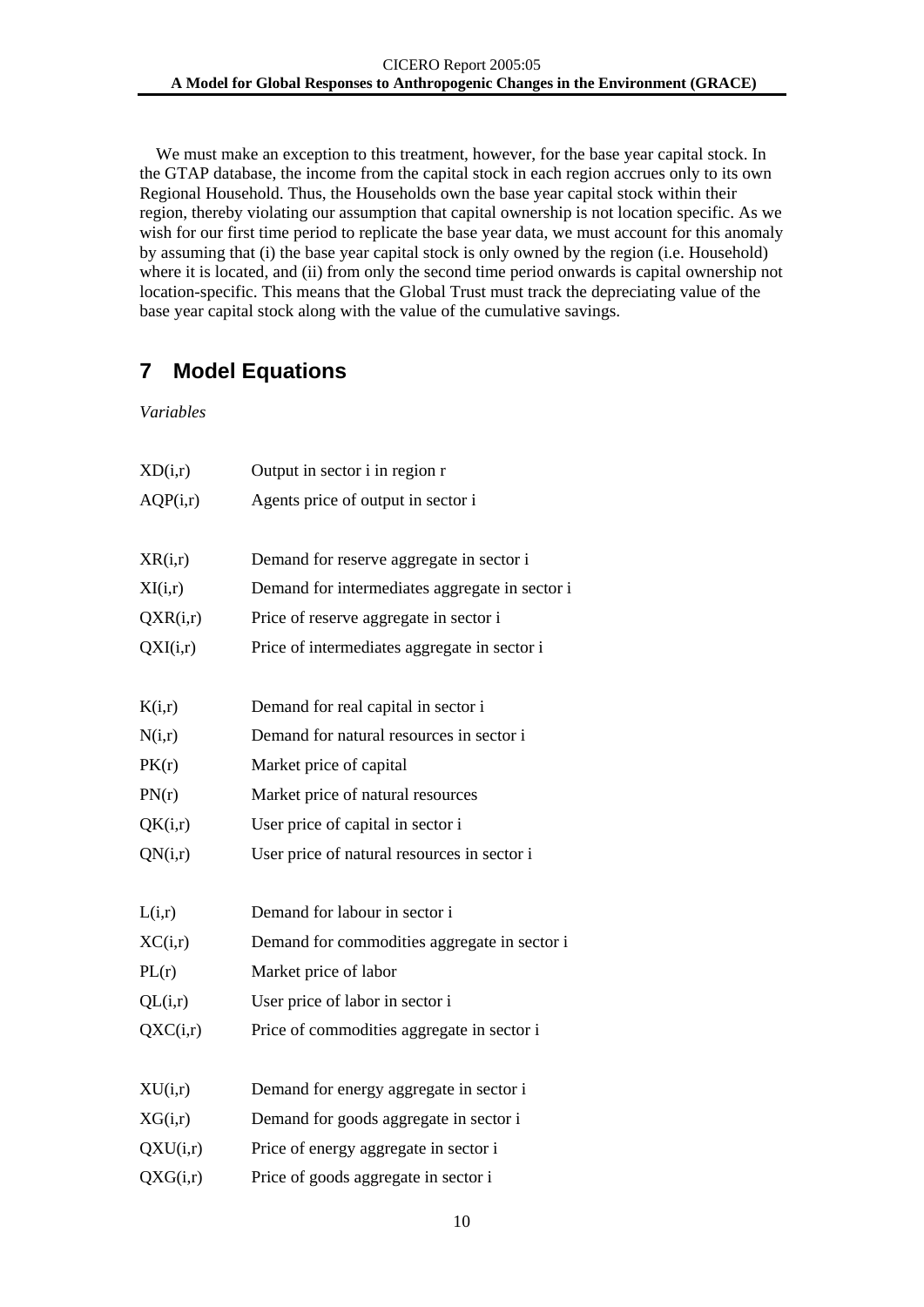#### CICERO Report 2005:05 **A Model for Global Responses to Anthropogenic Changes in the Environment (GRACE)**

| IO(i, ii, r)   | Demand for intermediate good i in sector i              |
|----------------|---------------------------------------------------------|
| P(i,r)         | Market price of Armington good i                        |
| QP(i, ii, r)   | User price of good i in sector i                        |
| XM(i,r)        | Demand for materials in sector i                        |
| QXM(i,r)       | Price of materials in sector i                          |
| INC(j,r)       | Income to final delivery j                              |
| REGINC(r)      | Income to regional household                            |
| PUBIF(r)       | Public tax income from production activities            |
| PUBIH(r)       | Public tax income from final deliveries                 |
| PUBIY(r)       | Public tax income from output                           |
| PUBEX(r)       | Public tax income from exports                          |
| PUBIM(r)       | Public tax income from imports                          |
| REGSAVE(r)     | Savings in regional household r                         |
| CAPDEP(r)      | Capital depreciation in region r                        |
| REGINV(r)      | Investment transfers to region r from global bank       |
| <b>GLOBINC</b> | Income to global bank                                   |
| VKE(r)         | Value of capital stock (end of period)                  |
| RORE(r)        | Expected rate of return on capital                      |
| RORG           | Global expected rate of return on capital               |
| PKTRUST        | Price of global trust capital returns                   |
| PD(i,r)        | Market price of domestic production of good i           |
| X(i,r)         | Armington good i                                        |
| EX(i,r)        | Exports of good i                                       |
| XDD(i,r)       | Domestic consumption of domestic good i                 |
| PEX(i,r)       | Market price of export good i                           |
| ER(r)          | Exchange rate                                           |
| PIM(i,r)       | Market price of import good i                           |
| IM(i,r)        | Imports of good i                                       |
| PDD(i,r)       | Market price of domestic consumption of domestic good i |
| EXR(i,r,rr)    | Exports of good i from r to rr                          |
| PEXR(i,r,rr)   | Market price of good i export from r to rr              |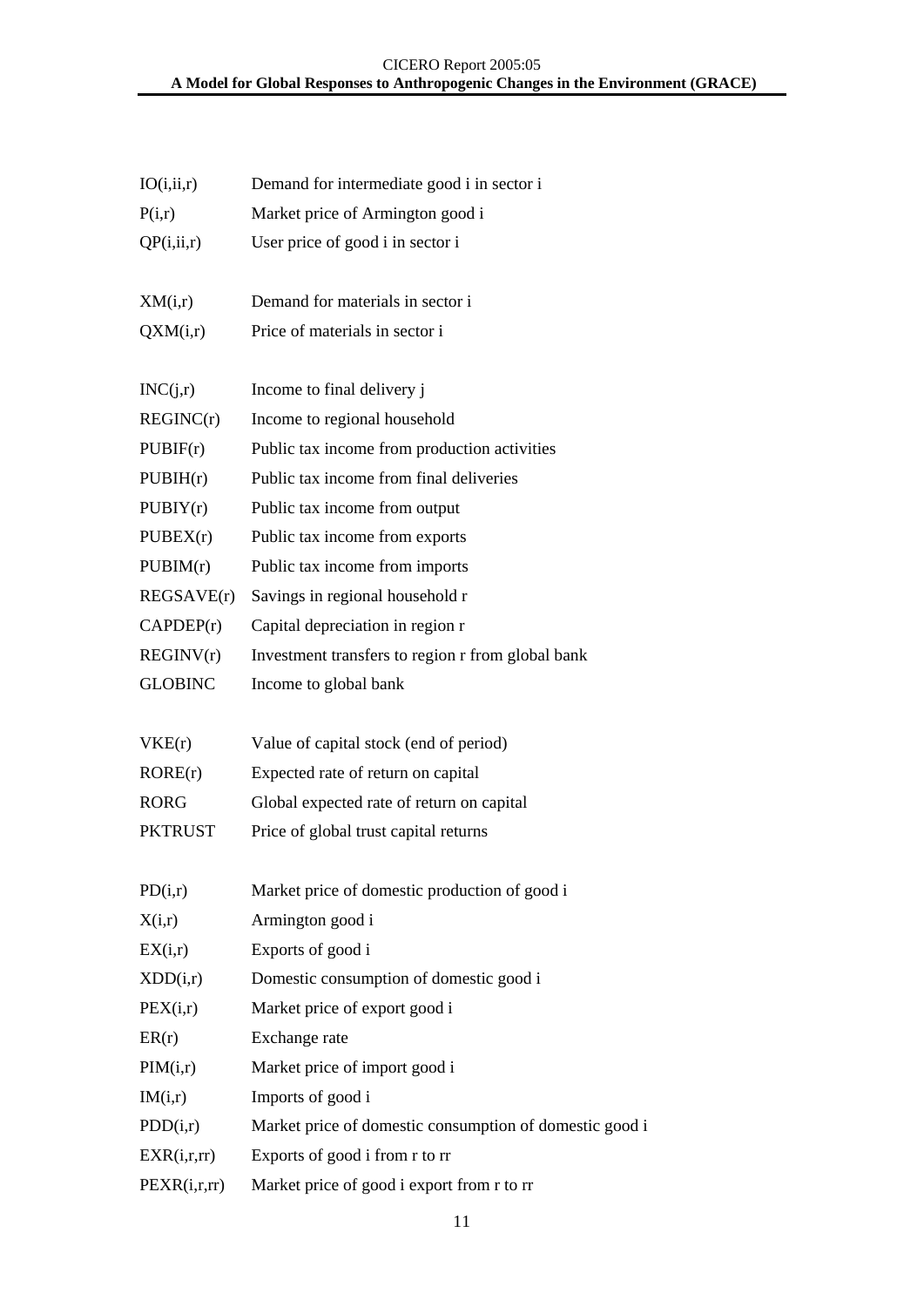#### CICERO Report 2005:05 **A Model for Global Responses to Anthropogenic Changes in the Environment (GRACE)**

|                   | $PWEXR(i,r,r)$ World price of good i export from r to rr       |
|-------------------|----------------------------------------------------------------|
|                   | $PWIMR(i,r,rr)$ World price of good i import from r to rr      |
| PIMR(i,r,rr)      | Market price of good i import from r to rr                     |
|                   |                                                                |
| <b>PITRAN</b>     | Price of international transport service                       |
| ITRANK(r)         | Service provided to international transport sector by region r |
| <b>ITRAN</b>      | International transport service                                |
|                   |                                                                |
| XF(y,r)           | Demand for Non-Electric aggregate                              |
| QXF(y,r)          | Price of Non-Electric aggregate                                |
| XA(y,r)           | Demand for Non-Oil aggregate                                   |
| QXA(y,r)          | Price of Non-Oil aggregate                                     |
|                   |                                                                |
| FD(i,j,r)         | Demand for good i in final delivery j                          |
| QPF(i,j,r)        | User price of good i in final delivery j                       |
|                   |                                                                |
| QFXG(j,r)         | Price of goods aggregate to final delivery j                   |
| FXG(j,r)          | Goods aggregate to final delivery j                            |
| FXU(j,r)          | Energy aggregate to final delivery j                           |
| QFXU(j,r)         | Price of energy aggregate to final delivery j                  |
| $\text{FXA}(j,r)$ | Demand for non-oil aggregate                                   |
| QFXA(j,r)         | Price of non-oil aggregate                                     |
| FXF(j,r)          | Demand for non-electric aggregate                              |
|                   | $QFXF(j,r)$ Price of non-electric aggregate                    |
|                   |                                                                |
| TOTCO2(r)         | Regional CO2 emissions                                         |
| WORLDCO2          | World total CO <sub>2</sub>                                    |
| GDP(r)            | Price-indexed gross domestic product                           |
|                   |                                                                |
| Parameters        |                                                                |

| LTOT(r) | Total supply of labor in region r |
|---------|-----------------------------------|
| CAP(r)  | Returns to capital in region r    |
| RTOT(r) | Total natural resource endowment  |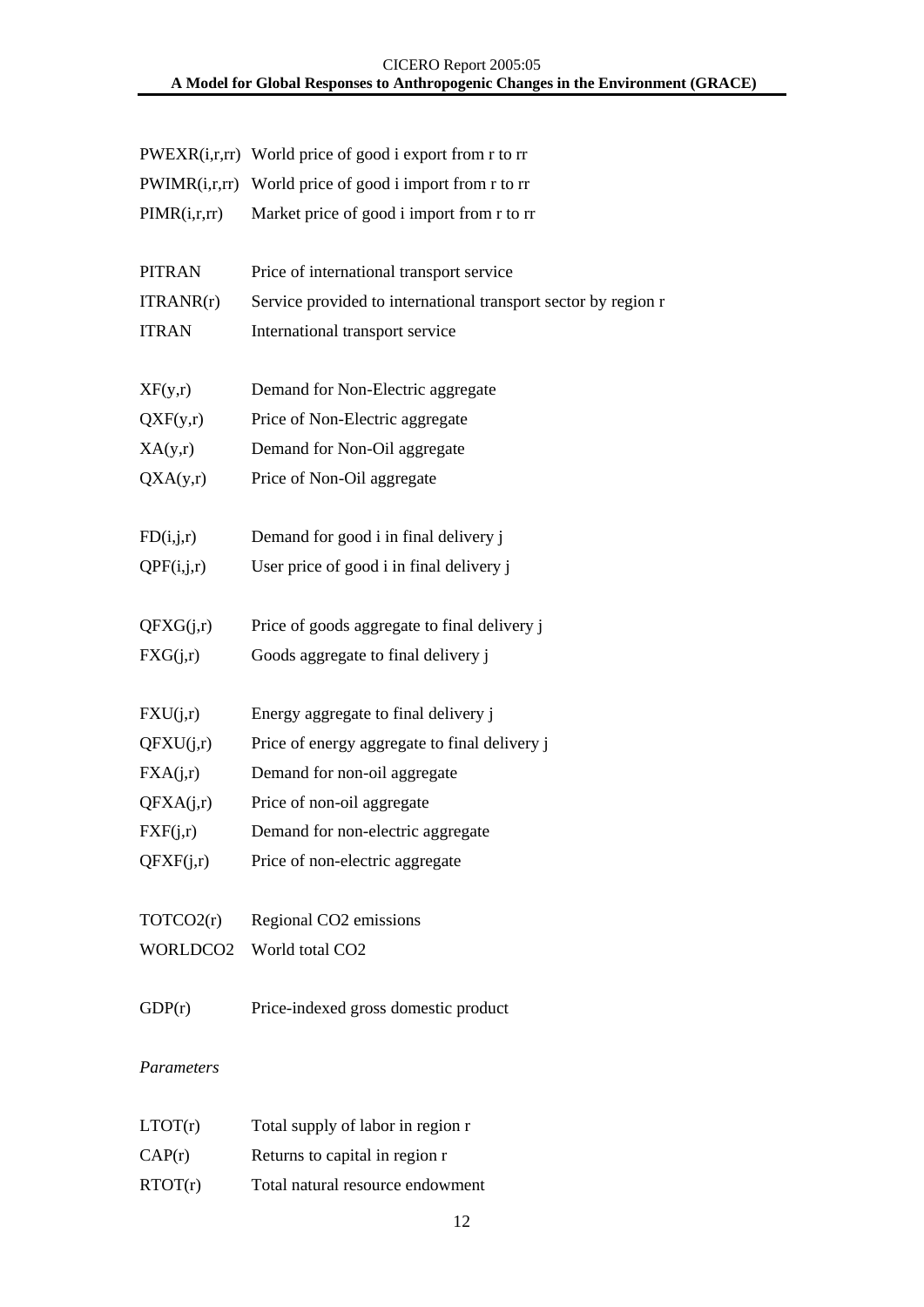#### CICERO Report 2005:05 **A Model for Global Responses to Anthropogenic Changes in the Environment (GRACE)**

| GX(i,r)                                                                 | Scale parameter for output (Reserves – Intermediates nest) in sector i                                                                        |
|-------------------------------------------------------------------------|-----------------------------------------------------------------------------------------------------------------------------------------------|
| AX(i,r)                                                                 | Distribution parameter for output (Reserves – Intermediates nest) in sector i                                                                 |
| RX(i,r)                                                                 | Substitution parameter for output (Reserves - Intermediates nest) in sector i                                                                 |
|                                                                         | Note: CES parameters for other nests are excluded for brevity, but follow the same prefix system                                              |
| COMMU(i,r)                                                              | Leontief share of Energy (XU) in Commodities (XC)                                                                                             |
| COMMG(i,r)                                                              | Leontief share of Goods (XU) in Commodities (XC)                                                                                              |
|                                                                         | LEONM(i,ii,r) Leontief share of intermediate i (IO) into sector ii Materials (XG) aggregate                                                   |
| FGEN(j,r)                                                               | Fixed factor share of energy aggregate in final demand goods aggregate                                                                        |
| FGFD(i,j,r)                                                             | Fixed factor share of other inputs (FD) in final demand goods aggregate                                                                       |
| ty(i,r)                                                                 | Output tax on production sector i                                                                                                             |
| ti(i, ii, r)                                                            | Intermediate input tax of good i demand in sector ii                                                                                          |
| tf(f,i,r)                                                               | Factor tax on demand of factor f in sector i                                                                                                  |
| tx(i,r,rr)                                                              | Export tax rate on good i export from region r to rr                                                                                          |
| tm(i,r,rr)                                                              | Import tariff rate on good i import from region r to rr                                                                                       |
| dTQPF(i,j,r)                                                            | Tax rate of final demand of good i in j                                                                                                       |
| INCSHARE(j,r)                                                           | Constant share of regional income to final demand j                                                                                           |
| <b>ITRANSHARE(r)</b>                                                    | Share of international transport service provided by region r                                                                                 |
| dTRANS(i,r,r)                                                           | International transport premium for good i trade from region r to rr                                                                          |
| $d$ DEP $(r)$                                                           | Rate of depreciation of capital stock                                                                                                         |
| RORC(r)                                                                 | Current rate of return on capital                                                                                                             |
| IOCINT(i, ii, r)                                                        | C intensity of intermediate use of energy i in sector ii                                                                                      |
| FDCINT(i,r)                                                             | C intensity of final demand use of energy                                                                                                     |
| $BY_VKB(r)$<br>SAVINGS(r)<br>t_size<br><b>GLOBTRUST</b><br>dINTEREST(r) | Base year capital stock value<br>Cumulative savings<br>Size of model time period<br>Value of global trust of capital returns<br>Interest rate |

GLOBTRUSTSHARE(r) Regional share of global trust capital returns

 $KHAT(r)$  Normal rate of growth in the capital stock in region r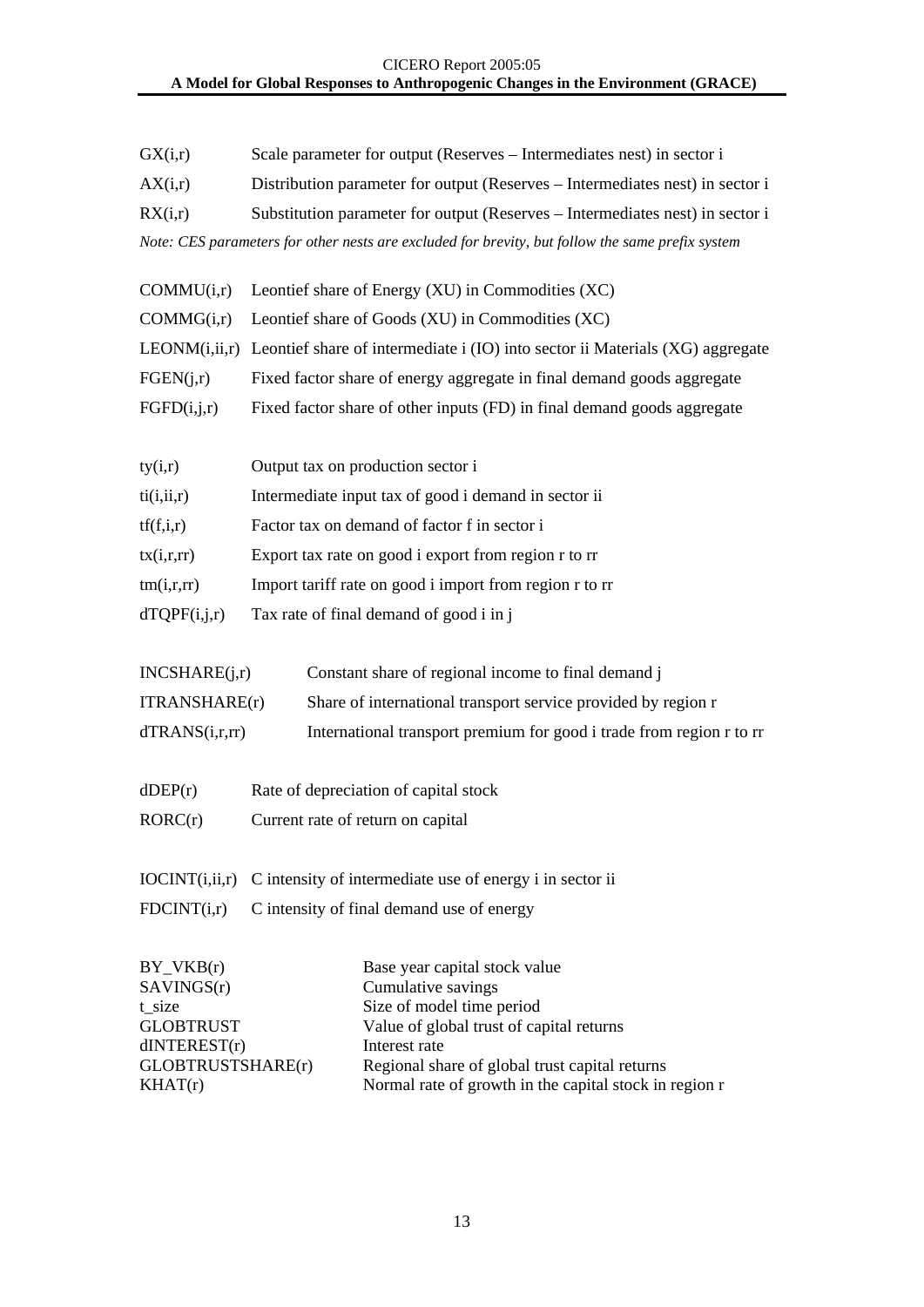*Production Sector Demand*

$$
XD(i,r) = GX(i,r)[AX(i,r) \times XR(i,r)^{RX(i,r)} + (1 - AX(i,r)) \times XI(i,r)^{RX(i,r)}\overline{\bigg|_{RX(i,r)}}
$$
 (2)

$$
XR(i, r) = GXR(i, r) \Big[ AXR(i, r) \times K(i, r)^{RXR(i, r)} + (1 - AXR(i, r)) \times N(i, r)^{RXR(i, r)} \Big]_{RXR(i, r)}^{\frac{1}{RXR(i, r)}} \tag{3}
$$

$$
XI(i,r) = GXI(i,r)\Big[AXI(i,r) \times XC(i,r)\Big]^{RXI(i,r)} + (1 - AXI(i,r)) \times L(i,r)\Big]^{\frac{1}{RXI(i,r)}}\tag{4}
$$

$$
XU(i,r) = XC(i,r) \times \text{COMMU}(i,r) \tag{5}
$$

$$
XG(i,r) = XC(i,r) \times COMMG(i,r)
$$
\n<sup>(6)</sup>

$$
XG(i,r) = GXG(i,r)\left[\begin{aligned} AXG(i,r) \times XM(i,r) \times \text{X}M(i,r) \times \text{X}G(i,r) \\ + (1 - AXG(i,r)) \times \text{IO}(\text{SER}^*, i, r) \times \text{R}G(i,r) \end{aligned}\right] \qquad (7)
$$

$$
XU(i,r) = GXU(i,r) \left[ \begin{array}{c} AXU(i,r) \times IO('REF',i,r) \times \frac{1}{RXU(i,r)} \\ + (1 - AXU(i,r)) \times XA(i,r) \times \frac{RXU(i,r)}{XU(i,r)} \end{array} \right] \tag{8}
$$

$$
XA(i,r) = GXA(i,r) \left[ \frac{AXA(i,r) \times IO('ELC', i, r)^{RXA(i,r)}}{+ (1 - AXA(i,r)) \times XF(i,r)^{RXA(i,r)}} \right]^{1}
$$
\n(9)

$$
XF(i, r) = GXF(i, r) \left[ \frac{AXF(i, r) \times IO('COL', i, r)^{RXF(i, r)} \times I}{+ (1 - AXF(i, r)) \times IO('GAS', i, r)^{RXF(i, r)}} \right] \xrightarrow{\frac{1}{RXF(i, r)}} \tag{10}
$$

 $IO(ii,i,r) = XM(i,r) \times LEONM(ii,r)$ 

$$
s.t. \, ii = FRS, PPP, LUM, AGR, CRU, PRO \tag{11}
$$

*Production Sector Zero Profit* 

$$
AQP(i,r) \times \text{XD}(i,r) = Q\text{XR}(i,r) \times \text{XR}(i,r) + Q\text{XI}(i,r) \times \text{XI}(i,r) \tag{12}
$$

$$
QXR(i, r) \times XR(i, r) = QK(i, r) \times K(i, r) + QN(i, r) \times N(i, r)
$$
\n(13)

$$
QXI(i,r) \times XI(i,r) = QXC(i,r) \times XC(i,r) + QL(i,r) \times L(i,r)
$$
\n(14)

$$
QXC(i,r) \times XC(i,r) = QXU(i,r) \times XU(i,r) + QXG(i,r) \times XG(i,r)
$$
\n<sup>(15)</sup>

$$
QXG(i,r) \times XG(i,r) = QXM(i,r) \times XM(i,r) + QP('SER',i,r) \times IO('SER',i,r)
$$
 (16)

$$
QXU(i,r) \times XU(i,r) = QXA(i,r) \times XA(i,r) + QP("REF", i, r) \times IO("REF", i, r)
$$
\n
$$
(17)
$$

$$
QXA(i,r) \times XA(i,r) = QXF(i,r) \times XF(i,r) + QP('ELC',i,r) \times IO('ELC',i,r)
$$
\n(18)

$$
QXF(i,r) \times XF(i,r) =
$$
\n(19)

$$
QP('GAS', i, r) \times IO('GAS', i, r) + QP('COL', i, r) \times IO('COL', i, r)
$$
\n<sup>(19)</sup>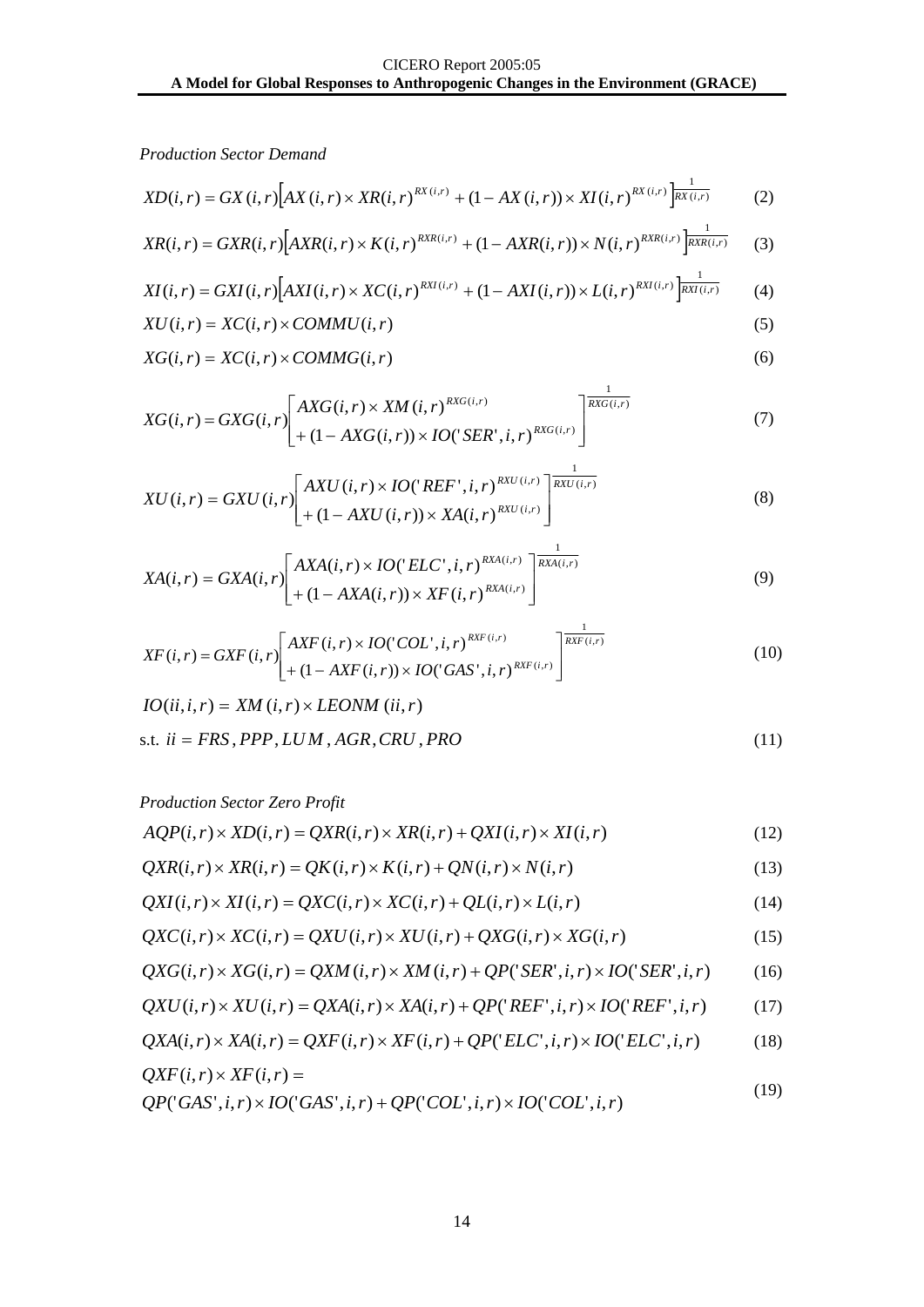$$
QXM(i,r) \times XM(i,r) = \sum_{ii} QP(ii,i,r) \times IO(ii,i,r) \text{ s.t.}
$$
  
ii = FRS, PPP, LUM, AGR, CRU, PRO (20)

*User Prices* 

$$
QK(i,r) = PK(r) \times (1 + tf('CAP', i, r))
$$
\n(21)

$$
QL(i, r) = PL(r) \times (1 + tf('LAB', i, r))
$$
\n(22)

$$
QN(i,r) = PN(r) \times (1 + tf(\text{RES}', i, r))
$$
\n(23)

$$
QP(ii,i,r) = P(ii,r) \times (1+ti(ii,i,r))
$$
\n(24)

$$
AQP(i,r) = PD(i,r) \times (1 - ty(i,r))
$$
\n<sup>(25)</sup>

$$
QPF(i, j, r) = P(i, r) \times (1 - dTQPF(i, j, r))
$$
\n<sup>(26)</sup>

#### *Regional Household Income*

$$
PUBIF(r) = \sum_{i} \left[ \frac{PK(r) \times tf(CAP', i, r) \times L(i, r) + PL(r) \times tf(LAB', i, r)}{\times L(i, r) + PN(r) \times tf(TRES', i, r) \times N(i, r)} \right]
$$
(27)

$$
+\sum_{i,ii}\big[P(i,r)\times ii(i,ii,r)\times IO(i,ii,r)\big]
$$

$$
PUBIH(r) = \sum_{i,j} \left[ P(i,r) \times dTQPF(i,j,r) \times FD(i,j,r) \right]
$$
\n(28)

$$
PUBXY(r) = \sum_{i} \left[ PD(i, r) \times ty(i, r) \times XD(i, r) \right]
$$
\n(29)

$$
PUBEX(r) = \sum_{i,r} [PD(i,r) \times tx(i,r,rr) \times EXR(i,r,rr)] \tag{30}
$$

$$
PUBIM(r) = \sum_{i,r} \left[ PWIMR(i,rr,r) \times tm(i,rr,r) \times EXP(i,rr,r) \right]
$$
\n(31)

$$
REGINC(r) = PL(r) \times LTOT(r) + PKTRUST \times GLOBTRUST
$$
  
× GLOBTRUSTSHARE(r) + PN(r) × RTOT(r) + PUBIF(r) + PUBIH(r) (32)  
+ PUBIY(r) + PUBEX(r) + PUBIM(r)

*Global Bank and Trust*

$$
PKTRUST = \frac{\sum_{r} (PK(r) \times CAP(r))}{\sum_{r} CAP(r)}
$$
\n(33)

$$
INC('PRI', r) = INCSHARE('PRI', r) \times REGINC(r)
$$
\n(34)

$$
INC('PUB', r) = INCSHARE('PUB', r) \times REGINC(r)
$$
\n(35)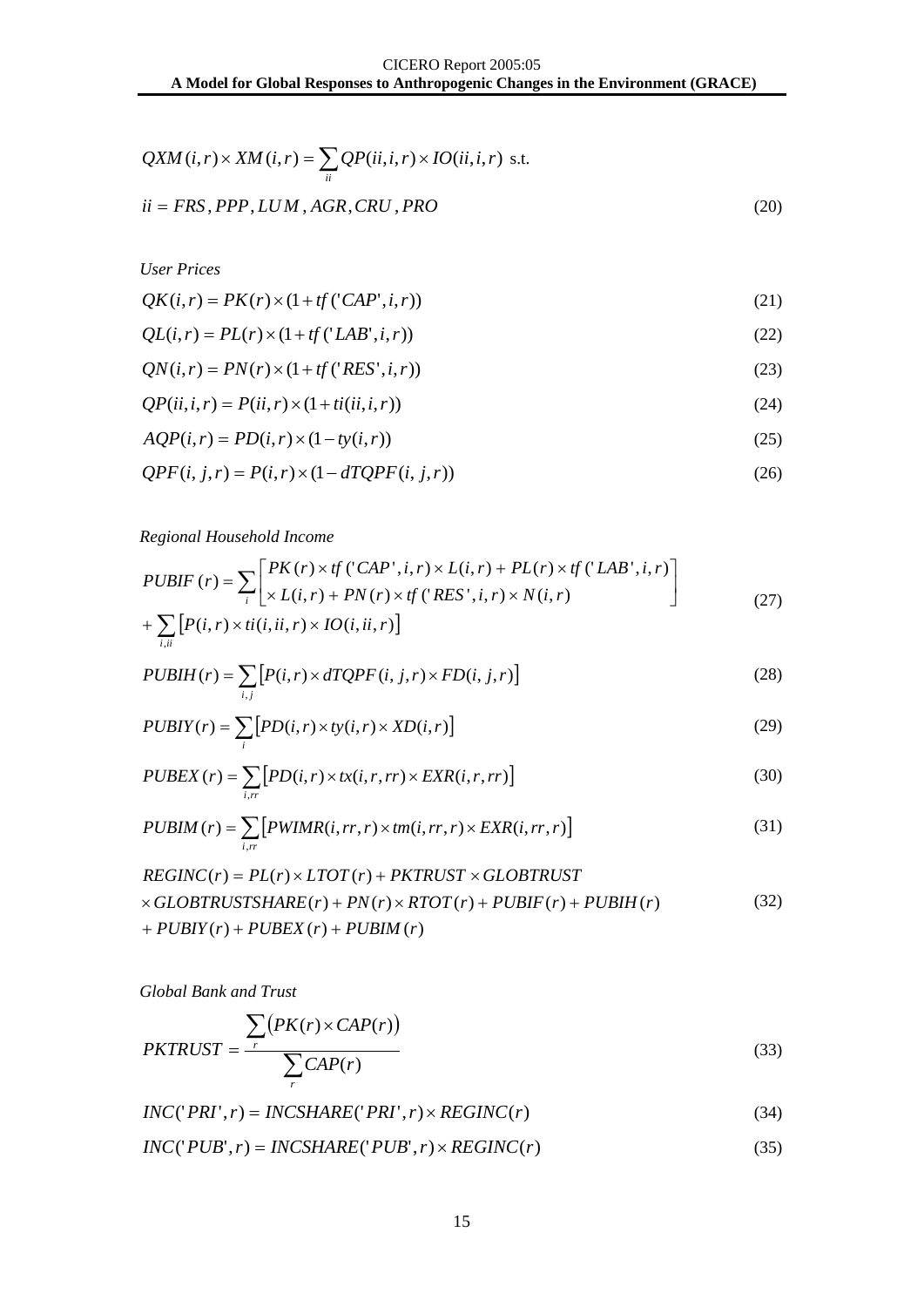$$
REGSAVE(r) = INCSHARE('INV', r) \times REGINC(r)
$$
\n(36)

$$
\sum_{r} REGSAVE(r) = \sum_{r} INC('INV', r)
$$
\n(37)

$$
CAPDEP(r) = VKB(r) \times dDEP(r)
$$
\n(38)

$$
PK(r) \times VKE(r) = PK(r) \times VKB(r) + INC('INV', r) - PK(r) \times CAPDEP(r)
$$
 (39)

$$
RORE(r) = RORC(r) \times \left[1 - RORFLEX(r) \times \left(\frac{VKE(r)}{VKB(r)} - 1 - KHAT(r)\right)\right]
$$
(40)

$$
RORE(r) = RORG \tag{41}
$$

*Final Demand*

$$
INC(j,r) = \begin{bmatrix} BFC(j,r) \times FD('SER', j,r)^{SIFC(j,r)} \\ + (1 - BFC(j,r)) \times FXG(j,r)^{SIFC(j,r)} \end{bmatrix}^{\frac{1}{SIFC(j,r)}}
$$
(42)

$$
FD(i, j, r) = FGFD(i, j, r) \times FXG(j, r)
$$

$$
s.t. i = FRS, PPP, LUM, AGR, CRU, PRO
$$
\n
$$
(43)
$$

$$
FXU(i, j, r) = FGEN(i, j, r) \times FXG(j, r)
$$
\n
$$
(44)
$$

$$
FXU(j,r) = GFXU(j,r) \times \left[\begin{matrix}BFXU(j,r) \times FD('REF',j,r)^{SIFXU(j,r)} \\ + (1-BFXU(j,r)) \times FXA(j,r) \end{matrix}\right]^{\frac{1}{SIFXU(j,r)}}\tag{45}
$$

$$
FXA(j,r) = GFXA(j,r) \times \begin{bmatrix} BFXA(j,r) \times FD('ELC', j,r)^{SIFXA(j,r)} \\ + (1 - BFXA(j,r)) \times FXF(j,r)^{SIFXA(j,r)} \end{bmatrix}^{\frac{1}{SIFXA(j,r)}} \tag{46}
$$

$$
FXF(j,r) = GFXF(j,r) \times \left[\begin{matrix} BFXF(j,r) \times FD('COL', j,r)^{SIFXF(j,r)} \\ + (1 - BFXF(j,r)) \times FD('GAS', j,r)^{SIFXF(j,r)} \end{matrix}\right]^{\frac{1}{SIFXF(j,r)}}
$$
(47)

*Final Demand Zero Profit*  $INC(j,r) = QFXG(j,r) \times FXG(j,r) + QPF(i,j,r) \times FD(i,j,r)$  (48)

$$
QFXG(j,r) \times FXG(j,r) = QFXU(j,r) \times FXU(j,r) + \sum_{i} [QPF(i,j,r) \times FD(i,j,r)]
$$
  
s.t.  $i = FRS, PPP, LUM, AGR, CRU, PRO$  (49)

$$
QFXU(j,r) \times FXU(j,r) =
$$
  
QFXA(j,r) \times FXA(j,r) + QPF('REF', j,r) \times FD('REF', j,r) (50)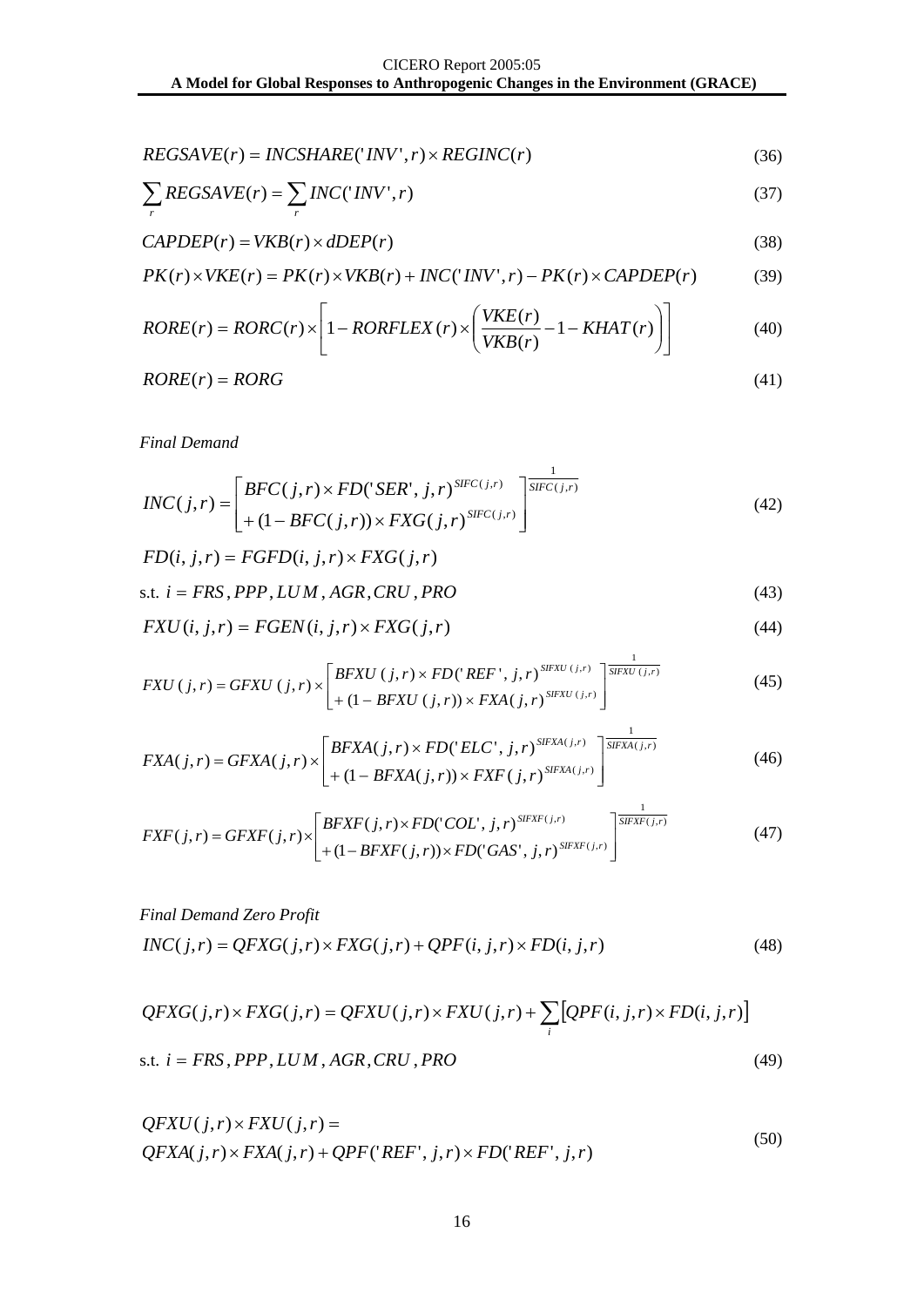$$
QFXA(j,r) \times FXA(j,r) =
$$
  
QFXF(j,r) \times FXF(j,r) + QPF('ELC', j,r) \times FD('ELC', j,r) (51)

$$
QFXF(j,r) \times FXF(j,r) =
$$
  
QPF('GAS', j,r) \times FD('GAS', j,r) + QPF('COL', j,r) \times FD('COL', j,r) (52)

*Market Clearing*

$$
CAP(r) = \sum_{i} K(i, r) \tag{53}
$$

$$
RTOT(r) = \sum_{i} N(i, r) \tag{54}
$$

$$
LTOT(r) = \sum_{i} L(i,r) \tag{55}
$$

$$
X(i,r) = \sum_{ii} IO(i,ii,r) + \sum_{j} FD(i,j,r)
$$
\n
$$
(56)
$$

$$
XD(i, r) = XDD(i, r) + EX(i, r) + ITRANR(r)\$(i = SER)
$$
\n
$$
(57)
$$

*Armington Composite and Trade* 

$$
X(i,r) = GIM(i,r) \left[ AM(i,r) \times IM(i,r) \times MD(i,r) \right]^{1} \left[ \frac{1}{RM(i,r)} \right]
$$
(58)

$$
EX(i,r) = \sum_{r} EXR(i,r,rr) \tag{59}
$$

$$
PWEXR(i, r, rr) = PD(i, r) \times (1 + tx(i, r, rr))
$$
\n<sup>(60)</sup>

$$
PWIMR(i,r,rr) = PWEXR(i,r,rr) + PITRAN \times dTRANS(i,r,rr)
$$
\n
$$
(61)
$$

$$
PIMR(i, r, rr) = PWIMR(i, r, rr) \times (1 + tm(i, r, rr))
$$
\n(62)

$$
PIM(i, rr) = \frac{\sum_{r} (PIMR(i, r, rr) \times EXP(i, r, rr))}{IM(i, rr)}
$$
\n(63)

$$
P(i,r) \times X(i,r) = PIM(i,r) \times IM(i,r) + PD(i,r) \times XDD(i,r)
$$
\n
$$
(64)
$$

#### *International Transport*

$$
PD('SER', r) \times ITRANR(N) = ITRANSHARE(r) \times PITRAN \times ITRAN \tag{65}
$$

$$
ITRAN = \sum_{r} ITRAN(r) \tag{66}
$$

$$
ITRAN = \sum_{i,r,r} (dTRANS(i,r,rr) \times EXP(i,r,rr))
$$
\n(67)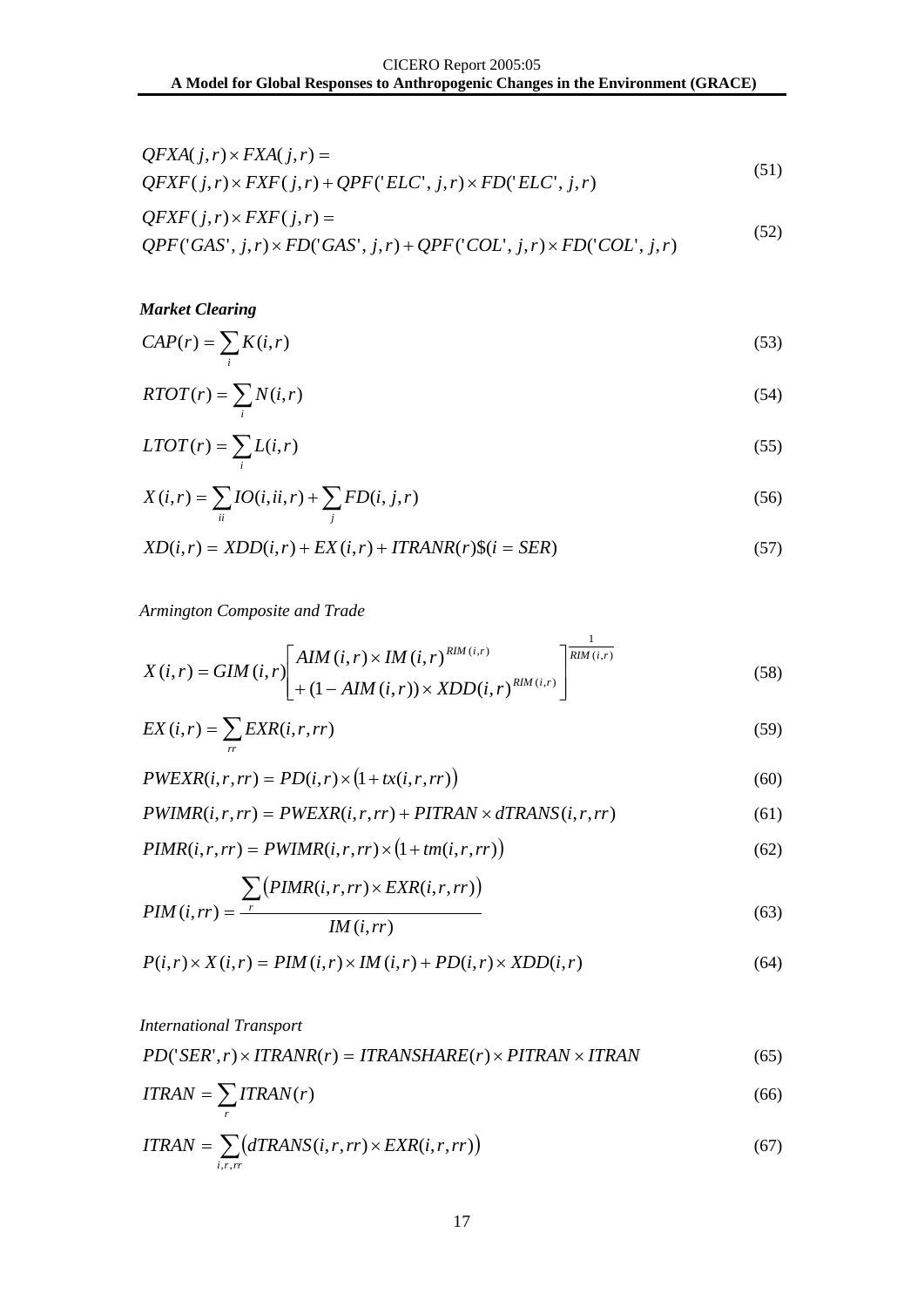*Carbon Emissions* 

$$
TOTCO2(r) = \sum_{i,j} \left[ FD(i, j, r) \times FDCINT(i, j, r) \right]
$$
\n
$$
(68)
$$

$$
WORLDCO2(r) = \sum_{r} TOTCO2(r)
$$
\n(69)

*Gross Domestic Product* 

$$
GDP(r) = (PL(r) \times LTOT(r) + PN(r) \times RTOT(r) + PK(r) \times CAP(r))
$$
  
 
$$
\times \frac{\sum_{i} (PZ(i,r) \times X(i,r))}{\sum_{i} (P(i,r) \times X(i,r))}
$$
 (70)

*Dynamics (applied after each solution)*

$$
BY \t\t\t\t\tVKB(r) = BYVKB(r) \times (1 - dDEP(r))^{t - size} \t\t\t(71)
$$

$$
SAVINGS(r) = SAVINGS(r) \times (1 - dDEP(r))^{t\_size}
$$
  
+ 
$$
REGSAVE(r) \times \frac{t\_size}{PK(r)}
$$
 (72)

$$
LTOT(r) = LTOT(r) \times \left(\frac{VKE(r)}{VKB(r)}\right)^{t - size}
$$
\n(73)

$$
RTOT(r) = RTOT(r) \times \left(\frac{VKE(r)}{VKB(r)}\right)^{t\_size}
$$
\n(74)

$$
VKB(r) = VKB(r) \times \left(\frac{VKE(r)}{VKB(r)}\right)^{t\_size}
$$
\n(75)

$$
RORC(r) = RORE(r) \tag{76}
$$

$$
CAP(r) = RORC(r) \times VKB(r)
$$
\n(77)

$$
GLOBTRUST = \sum_{r} CAP(r) \tag{78}
$$

$$
dINTEREST(r) = RORC(r) - dDEP(r)
$$
\n(79)